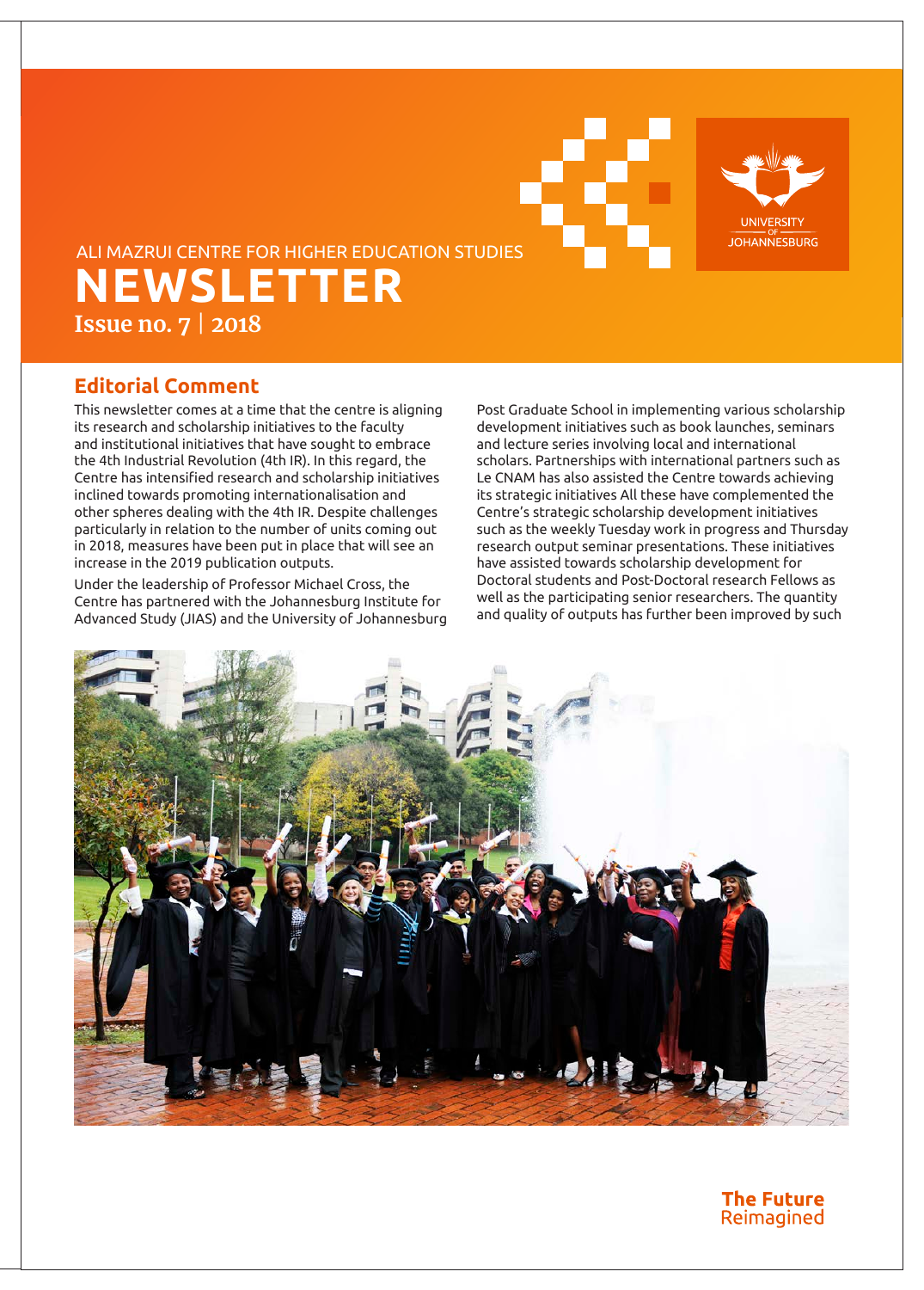### **Internationalisation in the era of the Fourth Industrial Revolution**

"During the last two decades, there has been an exponential increase in all forms of international academic mobility – student and scholar, programmes and providers, policies and regulations, and the universal exchange of knowledge, ideas, values and culture. The diversity in the modes and forms of academic mobility is unprecedented", writes Prof Jane Night, one of the distinguished visiting professors at the Centre. The importance of internationalisation has proven to be crucial, not only for the Ali Mazrui Centre for Higher Education Studies and the University of Johannesburg, but its relevance also cutting across the global South and North. The year 2018 has therefore seen the Centre successfully hosting symposiums in collaboration with international partners, such as Le CNAM, the World Council of Comparative Education Societies (WCCES), and the Indian Ocean Comparative Education Society (IOCES). A pool of renounced and budding scholars and researchers drawn from local and international universities got a platform to deliberate on diverse aspects featuring in contemporary higher education. In addition to the organised events, members of the Centre travelled to various national and international destinations where they interacted with other researchers and deliberated on topical higher education matters. Through the aforementioned processes, internationalisation was thus promoted, albeit at research interface level. The newsletter also provides the Centre's research output in the form of publications in reputable journals and the book

series, as well as presentations in various platforms. Postgraduate output in the form of PhDs and master's is also presented with selected students providing reflections on their journeys. The news bulletin also provides insights into the various academic support mechanisms, especially for the Postdoctoral Research (PDR) cohort. In this case, 2018 saw PDRs from the Centre attend the 2018 Postdoctoral Research Fellows' Annual Forum. The Forum drew PDR speakers from across the University faculties and other invited guests who all emphasised the inevitability of being part of the Fourth Industrial Revolution and drawing from multiple disciplines presented diverse facets of the Fourth Industrial Revolution. Additionally, through the University's Strategic Research Support Division, the PDRs have been introduced and registered on the Research Professional Africa Funding database, which provides a wide range of prospects across all disciplines on diverse forms of funding that range from institutional grants, travel awards, postgraduate scholarships and scientific fellowships, to the calls for large intercontinental, multiple-partnered and multiyear project applications. The international funding initiatives include those opportunities directed at African researchers and can be used in African research and development. This constitutes part of Research Africa's support towards promoting Africa's development and building the scientific aptitude as well as fighting against challenges such as the brain drain.

### **Major highlights of 2018**

#### **The following Four events are the major highlights of 2018:**

- The Symposium on University Teaching and Learning in Context that took place on 26 and 27 February 2018.
- WCCES Symposium *Comparative Education for Global Citizenship, Peace and Harmony through Ubuntu* and 5th Indian Ocean Comparative Education (IOCES) International Conference *Rethinking Epistemologies and Innovating Pedagogies to Foster Global Peace* held on 21-22 June 2018.
- Executive Retreat − Ali Mazrui Centre held on 20 June 2018.
- 2018 Postdoctoral Research Fellows' Annual Forum held on the 20th of November 2018.

#### **Symposium on University Teaching and Learning in Context**

Colloquium on University Teaching and Learning in Context, 26 and 27 February 2018.

The colloquium was jointly hosted by the Ali Mazrui Centre for Higher Education Studies and Le CNAM. Presenters for the colloquium were drawn from local and international universities from the United States, France, United Kingdom, and Switzerland.

#### **Themes and subthemes**

Papers are organised around the following subthemes:

- In-context pedagogy for university students
- Decolonisation of the curriculum
- Culturally responsive teaching and learning
- Emerging professionals, emerging scholars
- Learning opportunities and affordances
- Online and hybrid programmes for diverse students: historically disadvantaged students, culturally diverse students, professionals/adult learners, etc.
- Work-integrated Learning (WIL) and training
- Professional development for university lecturers
- Cross-border education and internationalisation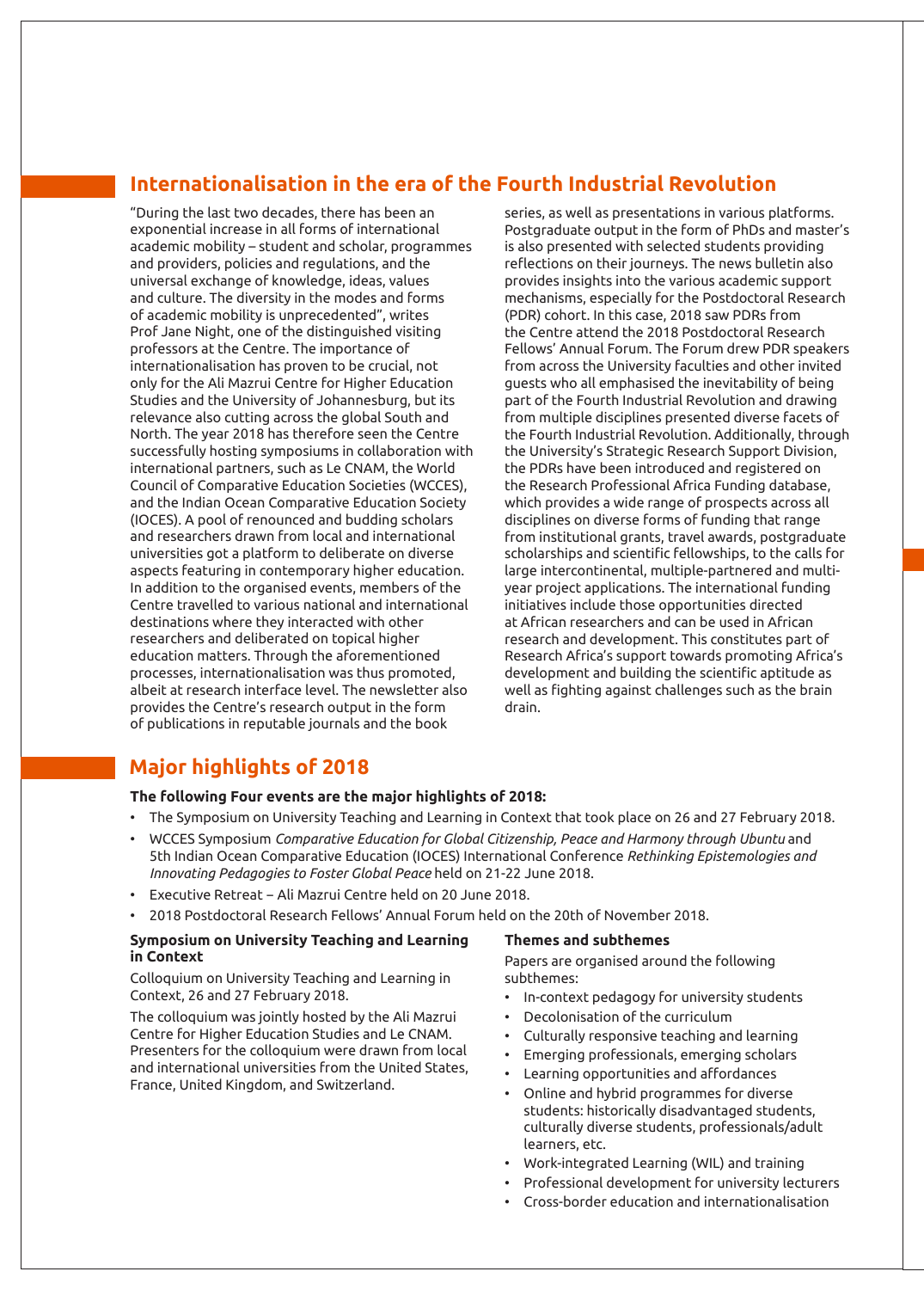#### **Symposium on University Teaching and Learning in Context**

Colloquium on University Teaching and Learning in Context − 26 and 27 February 2018.

The colloquium was jointly hosted by the Ali Mazrui Centre for Higher Education Studies and Le CNAM. Presenters for the colloquium were drawn from local and international universities; United States, France, United Kingdom, Switzerland (themes-check TLC book).

#### **Themes and subthemes**

The TLC papers were organised around the following subthemes:

- In-context pedagogy for university students
- Decolonisation of the curriculum
- Culturally responsive teaching and learning
- Emerging professionals, emerging scholars
- Learning opportunities and affordances
- Online and hybrid programs for diverse students: historically disadvantaged students, culturally diverse students, professionals/adult learners, etc.)
- Work Integrated Learning (WIL) and training
- Professional development for university lecturers
- Cross-border education and internationalisation

#### **Executive Retreat**

The World Council of Comparative Education Societies (WCCES) Symposium and the 5th Indian Ocean Comparative Education (IOCES) International Conference was preceded by an executive retreat, which saw the leadership of the Centre sharing a stage with the leadership of the co-hosting societies, the WCCES and the IOCES.

### **WCCES Symposium and the 5th IOCES International Conference**



*Dr Kanishka Bedi, President IOCES chaired the opening session*



*Dr Nolitha Vukuza, Senior Executive Director, Vice-Chancellor's Office delivered a word of welcome and introduction on behalf of the Vice-Chancellor.*



*Prof Moeketsi Letseka Philosophy of Education UNESCO Chair in Open Distance Education*

#### **The conference theme was Comparative Education for Global Citizenship, Peace and Harmony through**  *Ubuntu*

#### *The conference objectives fell under the WCCES (Statute 2.1) broad goals that are:*

- To advance education for international understanding in the interests of peace, intercultural cooperation, mutual respect among peoples and observance of human rights.
- To improve education systems so that the right of all to education may be more fully realised.

The past few decades have been marked by increased globalisation and fast-paced technological innovations that have accelerated the global connectivity and reduced the perceived and actual distance between the world populations. It follows that, as has never

been seen in the history of human civilization, people have explored better opportunities of looking beyond their own villages, towns, cities, districts/counties, provinces/states and countries to identify with a view to satisfying their existence as quintessential citizens of planet Earth. Paradoxically, while intermingling of cultures, economies and civilisations has brought about unprecedented synergies, challenges have also emerged simultaneously, including the sense of exclusion and detachment. In the midst of this, in as much as education has played a major role in triggering and sustaining globalisation, it follows that comparative and international education looms large in ongoing processes and possibilities of addressing the prevailing issues. The conference was held in this context.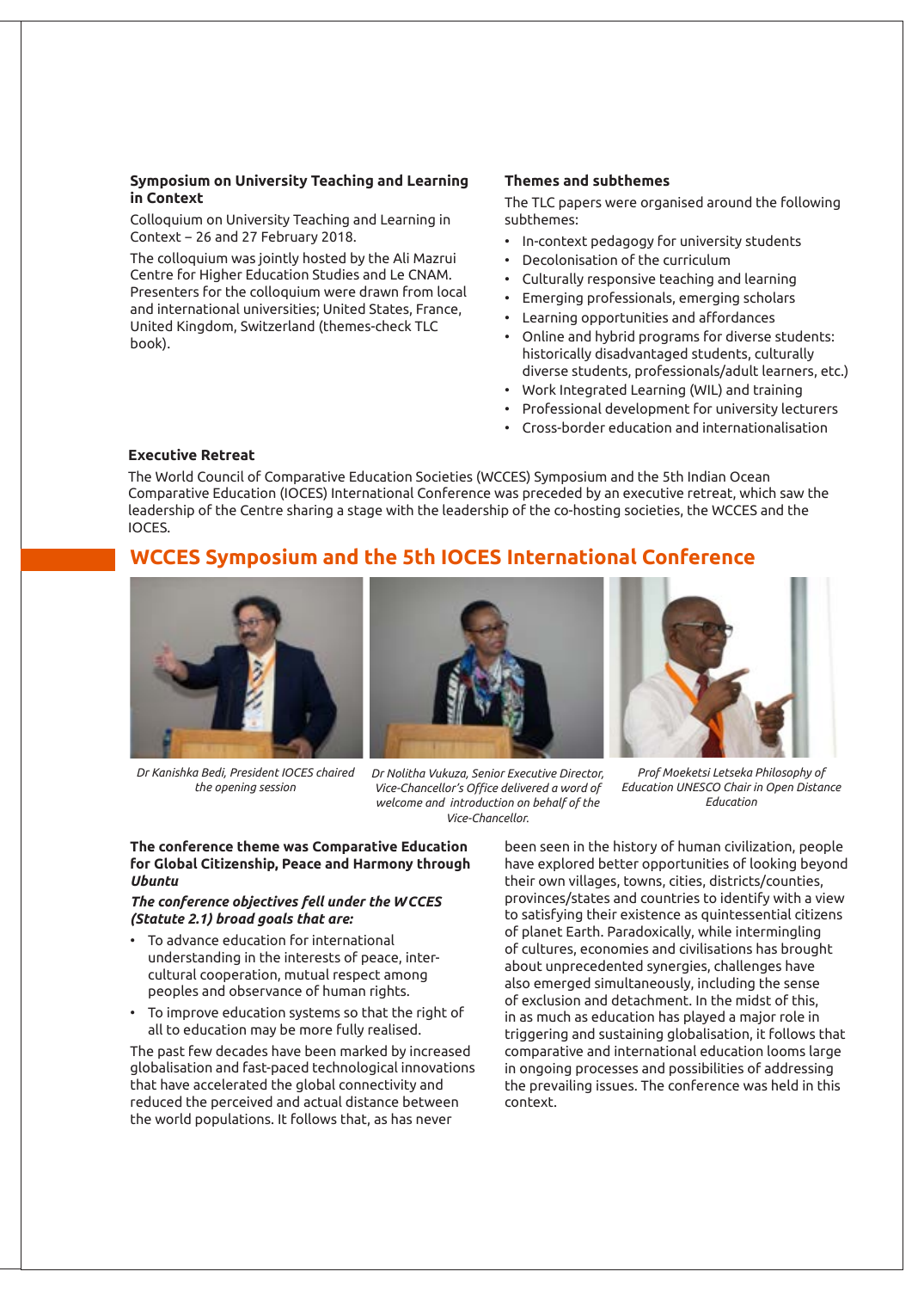#### *Presentations were done through concurrent sessions following guiding questions as noted below:*

- What is the relationship between formal education and the sense of alienation/lack of inclusion?
- What is the relationship between the different levels of formal education achievement, including the highest degrees from reputable institutions of higher learning from across the globe and the prevailing societal problems?
- What are the needs and possibilities for promoting re-education of formally educated people or re-conceptualising and re-designing education to include humanistic values systematically?
- How can comparative education with its international component contribute to a better understanding of what works and what does not in promoting the virtues of interconnectedness, nonviolence, peace, inclusiveness, improved quality of life and a better appreciation of the positive implications of interdependence within global citizenship?

#### *The closing and lunch sessions included the following:*

- Poem in honour of Mrs Winnie Madikizela-Mandela by Prof Aïcha Maherzi, President MESCE (Translation in English read by Prof N'Dri T. Assié-Lumumba).
- Valediction address by Prof Ihron Rensburg, Chairperson, the South African National Commission for UNESCO and Former Vice-Chancellor, University of Johannesburg: *Conditionalities and Opportunities in Early Transition Societies: The Challenge for the Left.*
- Vote of thanks by Prof N'Dri T. Assié-Lumumba, President WCCES.
- Finally the event was capped by the Mandela Heritage Bus Tour.

• How can comparative education help promote the values of shared humanity?

The agenda of the symposium was therefore to harness comparative education for more meaningful well-being and improved quality of life across the globe through the paradigm of *Ubuntu*, which stands for a shared present and hopeful common future.

In a session chaired by Mr Ahmed Essop, some words of gratitude were delivered by the following:

- President WCCES
- President IOCES
- President SACHES
- Representative OSF

After the words of gratitude, Professor Sarah Gravett, Executive Dean, Faculty of Education, University of Johannesburg, then delivered the opening address .

*University of South Africa (Unisa) delivered the Keynote Address − Educating for global citizenship, peace and harmony through Ubuntu*





*Prof Michael Cross, Director (AMC) Prof N'Dri T. Assié-Lumumba, President WCCES*

*Prof Michael Cross chaired the closing and lunch sessions, while Prof N'Dri T. Assié-Lumumba gave the vote of thanks*



*Above, concurrent sessions in motion*



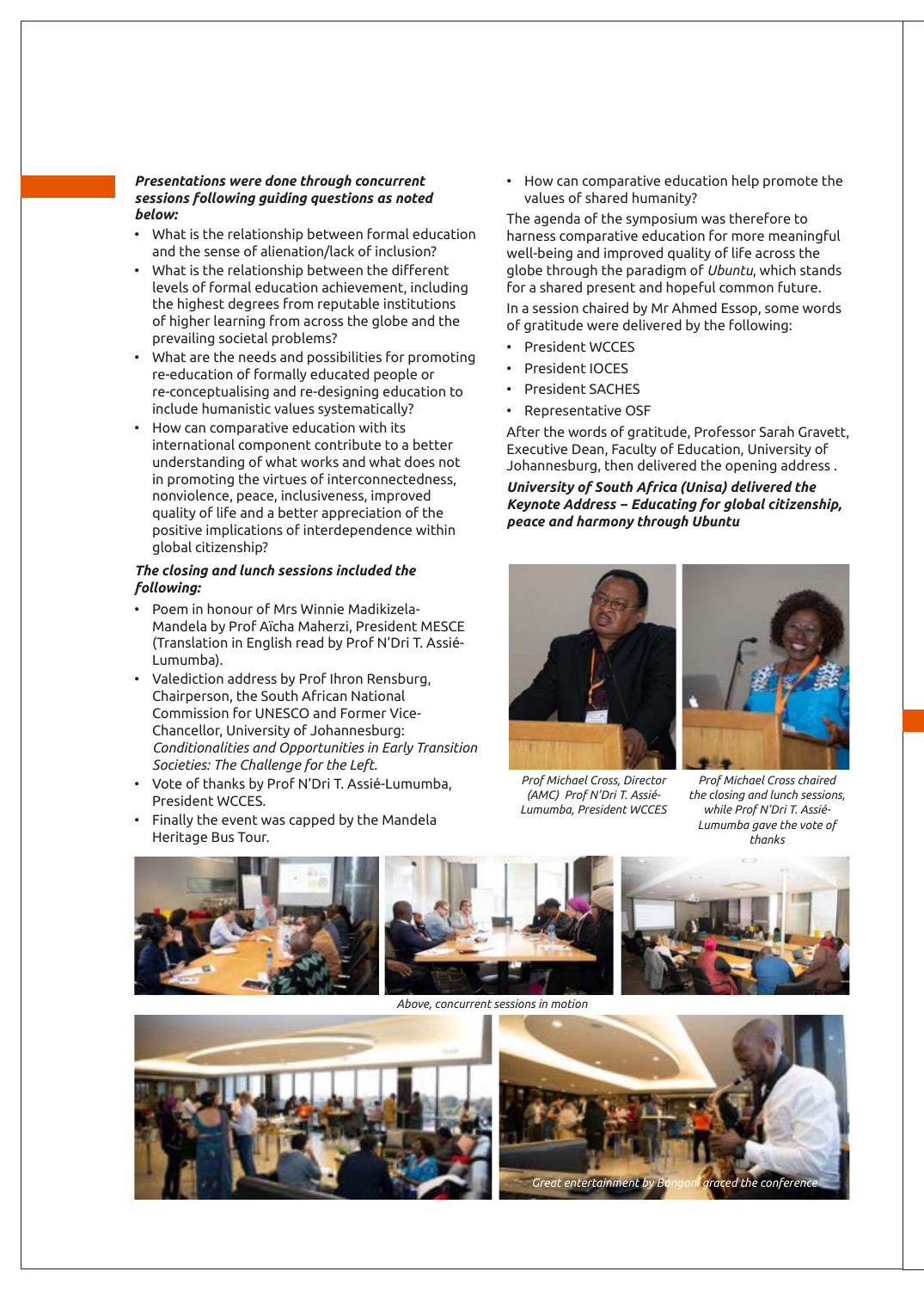**The following constitute some of the presentations from the Ali Mazrui Centre delivered at the 5th Indian Ocean Comparative Education (IOCES) International conference:**

| <b>Presenter</b>                                  | <b>Title of Presentation</b>                                                                                                                                                    |
|---------------------------------------------------|---------------------------------------------------------------------------------------------------------------------------------------------------------------------------------|
| Michael Cross                                     | Confronting a global knowledge crisis: What can academic scholarship do to save what<br>must be the ideas of freedom and social justice?                                        |
| Sibonokuhle Ndlovu                                | Inclusion of students with disabilities in higher education in developed and developing<br>countries: Lessons for South Africa                                                  |
| Neema-Abooki, Olive<br>Lunyolo & Michael Cross    | Quality assurance structures and processes in the public universities in East and<br>Southern Africa: A comparative study of Makerere University and University of Cape<br>Town |
| Nabunya Kulthum &<br>Neema-Abooki                 | Professional development practices and service delivery of academic staff in Kampala<br>International University and Kyambogo University in Uganda                              |
| Olive Lunyolo & Neema-<br>Abooki                  | Service quality and internal customer satisfaction at two universities in Uganda: Any<br>lessons for other institutions of higher learning in Sub-Saharan Africa?               |
| Kamanzi Stella-Maris &<br>Neema-Abooki            | Financing higher education – Income generation in Ugandan public universities                                                                                                   |
| Phefumula Nyoni                                   | The paradox of globalising and internationalising education through Ubuntu Philosophy                                                                                           |
| Amasa Philip Ndofirepi                            | The post-colonial African university as a public sphere                                                                                                                         |
| Amasa Philip Ndofirepi &<br>Ephraim T. Gwaravanda | Epistemic (in) justice in African universities: A perspective of the politics of knowledge                                                                                      |
| Ephraim T. Gwaravanda                             | Cognitive justice as social justice in postcolonial Africa: The idea of the university in the<br>North-South dialectic                                                          |
| Felix Omal                                        | "Africa is full of shit": Countering the subaltern notion through fostering African global<br>citizenship                                                                       |

### **Other conference and seminar presentations:**

- Woelert, P. Performance-based research funding (PBRF) and the shifting institutional logics of university autonomy. Paper presented at the International Political Science Association's 25th World Congress of Political Science, Brisbane/Australia, 21 July 2018.
- Ndofirepi, A.P. (2018). Postcolonial African universities under siege: challenges and opportunities for decolonial epistemologies. National and International Conference on Education (NICE), Graceland Resort, Phuket, Thailand, 5-7 July 2018.
- Ndofirepi, A.P. (2018). Not yet dawned on the African university: perverse neoliberal knowledge systems on the run. National and International Conference on Education (NICE), Graceland Resort, Phuket, Thailand, 5-7 July 2018.
- Ndofirepi, A.P. & Gwaravanda, E.T. (2018). Beyond rhetoric: towards the Africanisation of philosophy in Zimbabwean universities. SAULT Conference, Eduardo Mondlane University, Maputo 12-13 April 2018.
- Ndofirepi, A.P. (2018). The African university in a globalised knowledge economy: A quest for knowledge for public good agenda. The 6th International Symposium on Education, Psychology and Social Sciences, Fukuoka, Japan, 10-13 September 2018.
- Neema-Abooki, P., Kisige, A. & Cross, M. (2018). Cross-border education and its influence on the quality of higher education. First Postdoctoral Conference of Southern Africa, Stellenbosch University, Cape Town, 3-5 October 2018.
- Neema-Abooki, P. & Kamanzi, S.M. (2018). Financial sustainability: Synergy in revenue generation for public universities in Uganda. First Postdoctoral Research Fellows' Annual Forum, Bunting Road Campus, University of Johannesburg, 20 November 2018.
- Prof Michael Cross delivered a session on 28 June 2018 in response to an invitation by the Postgraduate School at the University of St Thomas in Mozambique at an event to mark the final session of their seminar series on Global Challenges for Higher Education in the South that was attended by MED students.
- Prof Neema-Abooki was Chair at the Annual Postgraduate Research Conference. School of Tourism and Hospitality, Bunting Road Campus, UJ, 19 October 2018.
- Prof Neema-Abooki attended the Conference on Commercial Private International Law in India and South Africa: A shared Future in BRICS Council Chambers, Madibeng, APK Campus, UJ, 21 November 2018.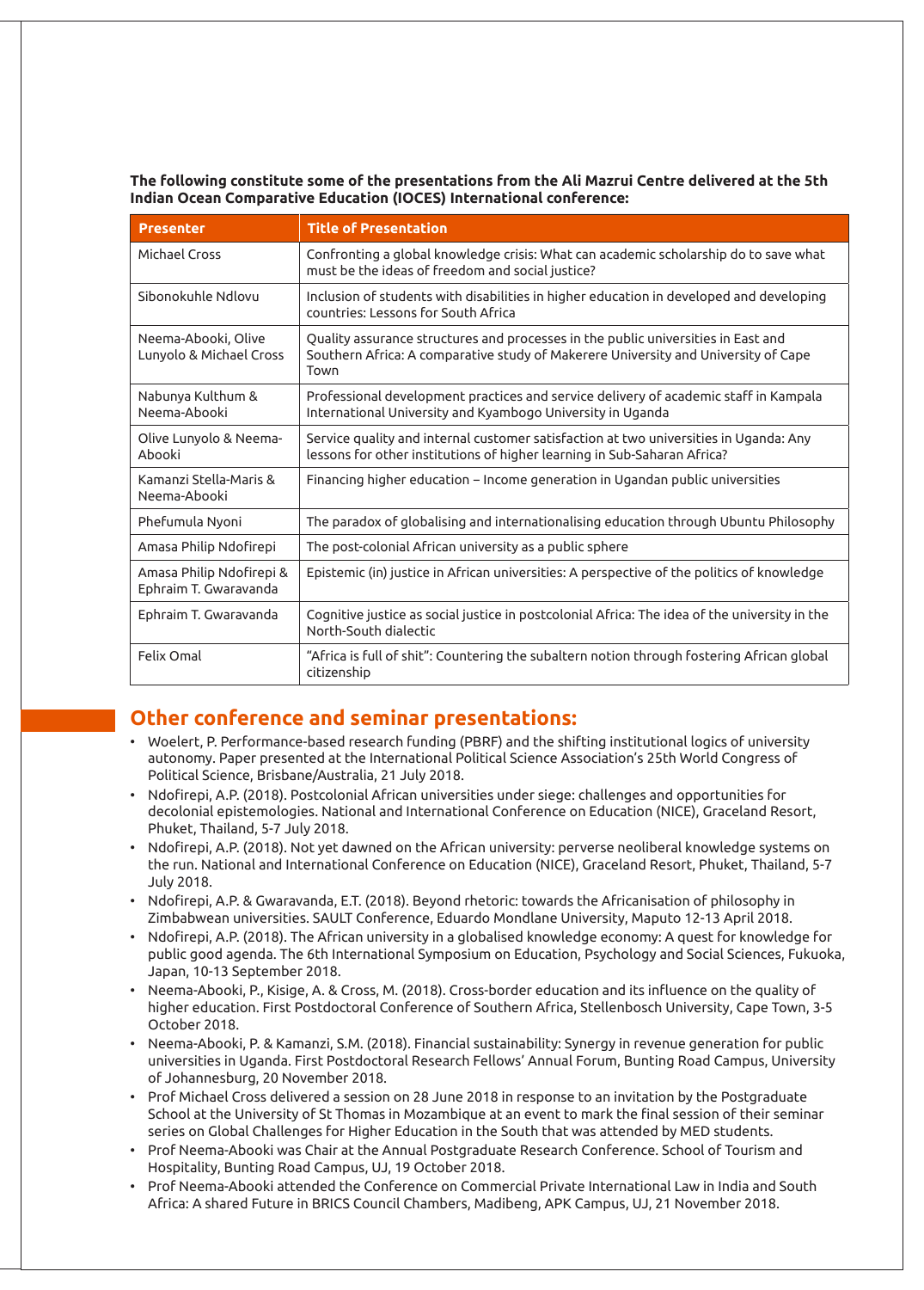### **"Securing the position of African continent in the Fourth Industrial Revolution via interdisciplinary Research and Innovation in Universities"**

This was the theme of the 2018 Postdoctoral Research Fellows' Annual Forum, which took place at the University of Johannesburg's Kerzner Building, School of Tourism and Hospitality on 20 November. While the Forum attracted Postdoctoral Research Fellows from various faculties and research centres from the entire university community, the Ali Mazrui Centre for Higher Education Studies was equally represented by four Postdoctoral Research Fellows (PDRFs) who included Dr Sibonokuhle Ndlovu, Prof Peter Neema-Abooki, Dr Dennis Zami Atibuni, and Dr Phefumula Nyoni. Dr Sibonokuhle Ndlovu presented on obstacles for students with disabilities within the context of South Africa's higher education, while Prof Peter Neema-Abooki presented on financial sustainability within the context of revenue generation for public universities in Uganda. Speakers at various stages of the Forum took turns to present insightful remarks related to the Fourth Industrial Revolution with emphasis on the Revolution's inevitability, its benefits, challenges, and a need for different stakeholders to play their roles within the industrial matrix. The significance of the transformative requirement of education within the context of a knowledge economy was equally highlighted. The Forum was capped in style by the awards ceremony that saw a number of PDRFs from different faculties clinching excellence awards. During an informative speech that touched on a wide range of issues that included the Fourth Industrial Revolution, various aspects of research at the University of Johannesburg, the significance of PDRs in various research processes and explanations relating to the criteria used in selecting the awardees, the Deputy Vice Chancellor Research and Internationalisation, Prof Saurabh Sinha, went further by urging PDRFs to embrace NRF ratings, aim to publish in high impact journals and be prepared to take the painful criticism from peer reviews.

#### **Postdoctoral Conference of Southern Africa at Stellenbosch University**

The first Postdoctoral Conference of Southern Africa was organised by the Postdoctoral Society Stellenbosch to celebrate one hundred years of education at Stellenbosch University, 3-5 October 2018. The main venue for the conference was

Stellenbosch Institute for Advanced Studies (STIAS). Postdoctoral Fellows from the University of Johannesburg who graced the occasion and presented papers were Lucia Munongi (Educational Psychology), Linet Imbosa Muhati-Nyakundi (Psychology), Erasmus Masitera (Philosophy), Cristiano d'Orsi (SARCIL), and Peter Neema-Abooki.



*Lucia Munongi (left) during the Welcome Cocktail, shares with one of the conference organisers a foretaste of her presentation*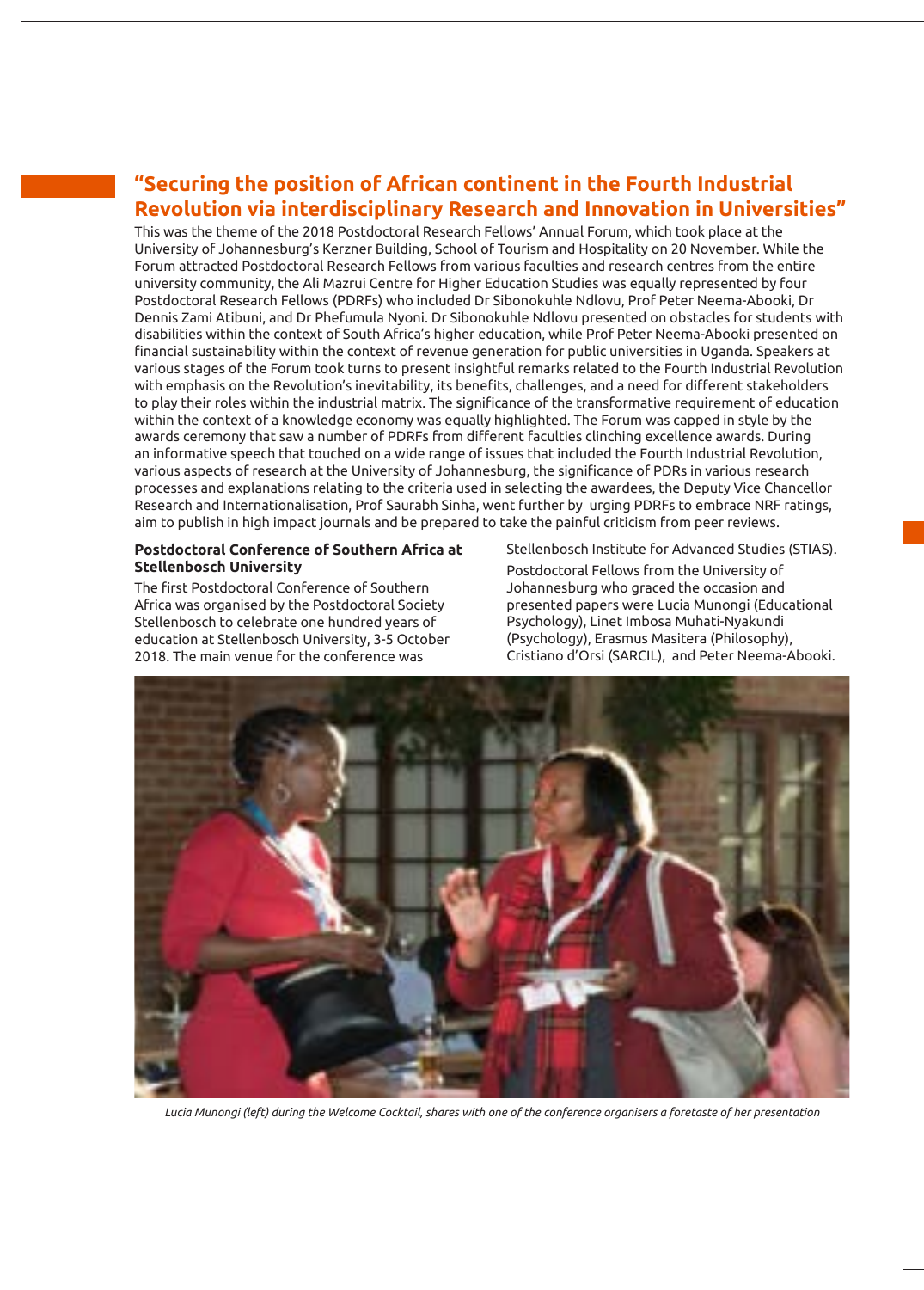



From left to right Muhat-Nyakundi, Masitera and d'Orsi. The trio presented respectively on 'Voicing invisible childhood vulnerabilities in poor urban settings', 'Traditional social therapy as the centre of Ubuntu philosophy', and 'The African responses to the present refugee crisis: realities, challenges and hopes'. They made UJ proud.

Prof Eugene Cloete, Vice-Rector, with Prof Neema-Abooki during the Welcome Cocktail at Stellenbosch. The Vice-Rector (Research, Innovation and Postgraduate Studies) delivered the Opening Address. Neema-Abooki gave a Vote of Thanks.

### **Internationalisation – focus on universities and academic programmes moving across borders**

*Jane Knight PhD, Ontario Institute of Education, University of Toronto, Canada and Ali Mazrui Centre of Higher Education Studies, University of Johannesburg, South Africa*

#### **Increase in international programme and provider mobility**

During the last two decades, there has been an exponential increase in all forms of international academic mobility – student and scholar, programmes and providers, policies and regulations, and the universal exchange of knowledge, ideas, values and culture. The diversity in the modes and forms of academic mobility is unprecedented. This has brought new opportunities and innovation to international higher education and has also raised new issues and potential risks. All this points to the dynamism, responsiveness and innovation of the international higher education landscape.

Extensive research over the past five years has provided solid evidence that international programme and provider mobility (IPPM) is increasing in scope and scale. It is not just students who are moving across borders, so are universities and academic programmes. It is estimated that more than 130 countries are involved in IPPM, and in some host IPPM countries, up to 30% to 40% of the local students are accessing higher education programmes through foreign universities and operate in their country or through distance education.

#### **Different modes of IPPM**

International programmes and providing mobility take many forms. There has been a steady increase in the number of international branch campuses in Africa and around the world. A more recent and fascinating development is the establishment of international joint universities, also known as binational institutions. Franchising arrangements are evolving from the import/export of individual

programmes to the development of new private independent 'franchise' universities, which primarily offer franchised academic programmes from a variety of different foreign providers. The number of twinning and franchise programmes is now surpassed by the staggering increase in joint/ double degree programmes. Distance education is being revolutionised by the development of new technologies, the open access movement, and massive open online courses (MOOCs).

The increasing enrolment rates and diversity of IPPM activities provide convincing evidence that it is necessary to focus more attention and analysis on this phenomenon. However, in Africa, debate and research on student mobility dominates the study of international academic mobility. To date, there is a paucity of research and focus on IPPM, even though this type of academic provision is increasing across the continent. Students appear to be hungry for a foreign academic programme and qualification without having to leave home.

#### **Benefits and risks of IPPM**

With this unprecedented growth in IPPM comes the potential for numerous academic benefits including increased access, diversity in programme offering, development of intercultural skills, joint research, curriculum and pedagogy innovation, less brain drain, as well as economic, socio-cultural and political benefits. At the same time, there are risks and unintended consequences involved. These can include homogenisation or standardisation of academic programmes, low quality and rogue providers, lack of qualification recognition, unequal partnerships, and overuse of English, competition with local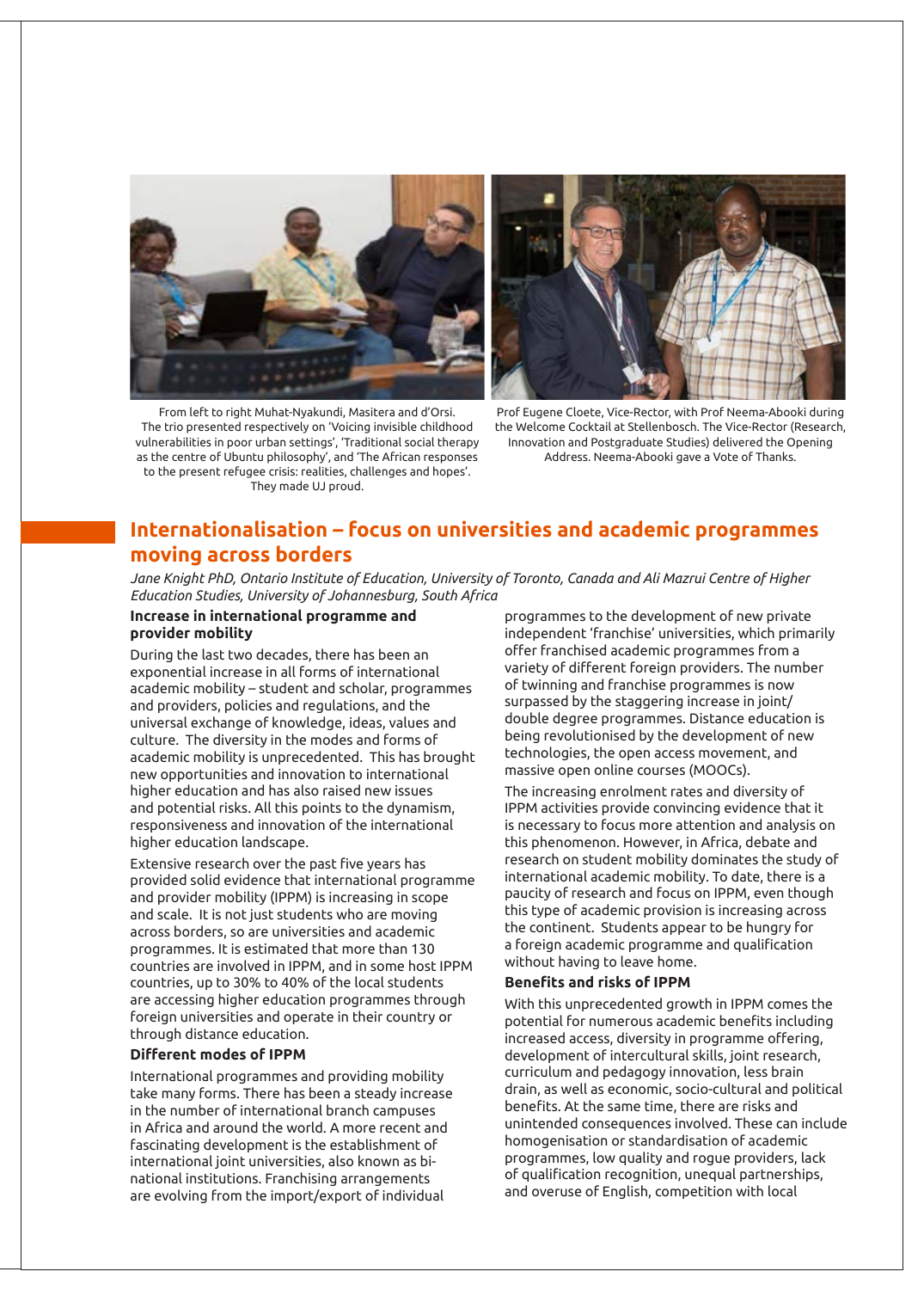universities, sustainability, and the profit imperative. The challenge in Africa is to ensure that the necessary policies and regulations are in place to maximise the benefits and minimise the risks.

#### **Independent and collaborative forms of IPPM**

A new IPPM classification framework developed by the British Council and DAAD (Knight and McNamara, 2017) organises different types of programme and provider mobility into two categories – independent and collaborative. Independent IPPM activities are largely franchised programmes, international branch campuses and self-study distance education. *Collaborative IPPM activities* include partnership programmes, such as twinning, joint/double degree programmes, distance education with local academic partners, and international joint universities.

Different mapping studies of IPPM around the world show that collaborative activities are more numerous than independent ones. At the risk of overgeneralisation, the collaborative activities put more emphasis on academic cooperation, reciprocity and mutual benefits for partners. Independent IPPM, in contrast, is more of an import/export type of arrangement involving little cooperation with local partners in terms of developing curriculum, joint governance, and qualifications offered; but instead offers increased access to local students who meet admission and language requirements and have the economic means to take a foreign degree without traveling out of the region.

#### **Needed: more research on IPPM in Africa**

With significant new developments, challenges and opportunities with IPPM, it is time to be better informed about IPPM in Africa. To that end, an IPPM mapping study is underway in selected African countries. A key objective is to identify and analyse the national policies dealing with IPPM, such as licensing, quality assurance and accreditation, awarding and recognition of qualifications, and financial aid. A second objective is to identity the number and modes of IPPM activities in order to undertake trend analysis and identify risks and benefits related to the increase of foreign universities and programmes.

There are both systemic and contemporary challenges to studying IPPM activities and policies in Africa. Nevertheless, it is important to start with a preliminary study in order to 1) get a set of benchmarks that can be used to assess needs and opportunities for IPPM, 2) track and plan for future IPPM developments, 3) assess what kind of data systems exist or need to be enhanced at the national and regional levels, and 4) build capacity to develop appropriate regulations and policies to monitor IPPM activities

Overall, IPPM is increasing at a moderate pace in Africa, but this is expected to increase. The full potential of IPPM is not yet realised. This applies to foreign institutions planning to offer programmes in a host African country as well as African institutions that want to undertake IPPM activities outside their country. Policy development, data collection/ management, and research on IPPM need to be a higher priority to ensure that African countries can benefit from the IPPM phenomenon when appropriate and risks are abated.

#### *Prof Assie-Lumumba NT − Seminar and conference attendance and presentations made*

- 'The interface of education and gender equality and empowerment: Perspectives from the MDGs to the SDGs and Social Progress in Africa' in the Fall 2018 Seminar series of the Institute of African Development on Sustainable Development Goals and the Challenges of Inclusion, Cornell University, Ithaca, New York, September 2018.
- Facilitator at the 10th African Youth and Governance Conference on the theme of 'Mobilising Africa's Youth to Build a Continent beyond Aid', Accra, Ghana, August 2018.
- Co-convener of the First Symposium of the World Council of Comparative Education Societies (WCCES) on 'Comparative Education for Global Citizenship, Peace and Harmony through Ubuntu' and the 5th IOCES International Conference on 'Rethinking Epistemologies and Innovating Pedagogies to Foster Global Peace', Johannesburg, South Africa, June 2018.
- Convener of the first World Council of Comparative Education Societies (WCCES) retreat since its founding in 1970, Johannesburg, South Africa, June 2018.
- Convener of the 53rd Executive Committee meeting of the World Council of Comparative Education Societies (WCCES) Johannesburg, South Africa, June 2018.
- Invited lecture 'Nascent Africa or African Renaissance? A Sankofa Perspective on History and Social Progress in Africa', University of South Africa, Pretoria, South Africa, June 2018.
- Invited lecture 'Disentangling European and African Education: Towards an Empowering Fusion for Social Progress', University of South Africa, Pretoria, South Africa, June 2018.
- Presented a paper on 'Attended the Education and Modes of Decolonization: Ubuntu Paradigm and the Recovery Process' on the panel on 'Doing Epistemologies of the South': Criticality, Reflexivity and Praxis across Cultures" at the American Educational Research Association, New York, New York, April 2018.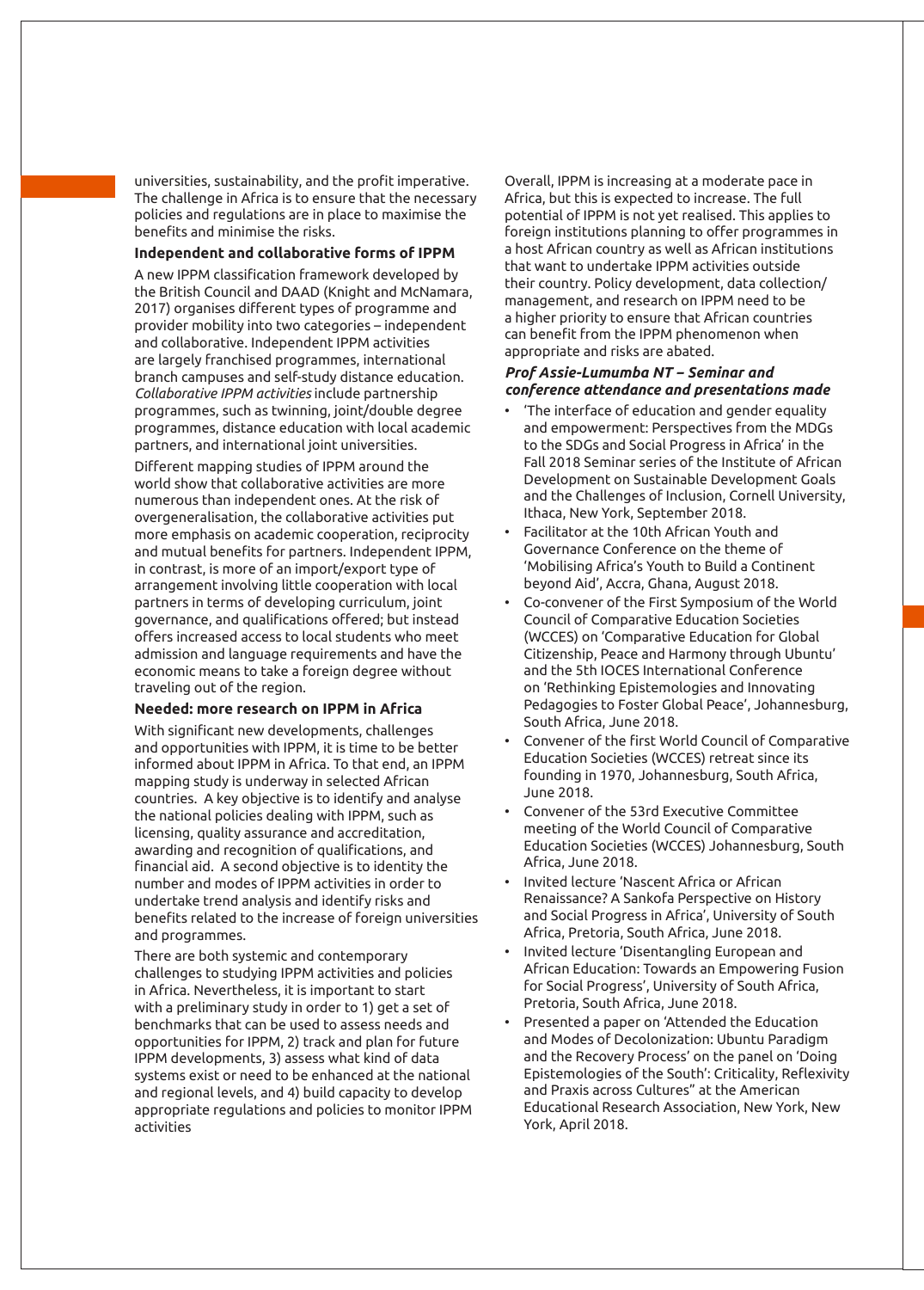- Attended the 43rd Annual Conference of New York African Studies Association (NYASA); Paper presented 'Strategies and Patterns of Settlement of African Migrants in Industrial Countries: Experiences of Clusters and Dispersions in North America', South Orange, New Jersey, April 2018.
- Co-convener and presenter on 'Reflections in celebrating the life of Winnie Madikizela-Mandela' at the colloquium on 'Winnie Mandela and the Ending of Apartheid' Cornell University, Ithaca New, April 2018.
- Book Panel on *Re-visioning Education in Africa: Ubuntu-Inspired Education for Humanity*, 62nd Annual Conference of Comparative and International Education Societies (CIES), Mexico City, March 2018.
- Leadership meeting of the World Council of Comparative Education Societies (WCCES), at the Annual Conference of Comparative and International Education Societies (CIES), Mexico City, March 2018.
- Information Session and Launching of the WCCES Online Course on Peace Education, of the World

Council of Comparative Education Societies, at the Annual Conference of Comparative and International Education Societies (CIES), Mexico City, March 2018.

- Meeting in preparation for the XVII World Congress of WCCES, Cancún, Mexico, March 2018.
- Panel Discussion on the movie *Black Panther*, Africana Studies & Research Centre, March, 2018.
- Paper on 'Elements of Inadvertent Convergence of Negative Impact of Traditions of Teaching Eloquence: African Culture, French Colonial Legacies, and the Quest for Transformative Pedagogy', presented at the research seminar on University Teaching and Learning in Context, University of Johannesburg, Johannesburg, South Africa, February 2018.
- Research trip towards the advancement of my ongoing book manuscript on *Technological Transfer, Democratization of Education and Africa's Global Partnership Revisited: Prospective Reflections on the Educational Television* in Côte d'Ivoire, Côte d'Ivoire, January 2018.

# **RESEARCH AND PUBLICATIONS**

### **Book Series previous and forthcoming publications**

**Cross, Michael.** *Steering epistemic access in higher education in South Africa: institutional dilemmas.*  Ciudad Autónoma de Buenos Aires: CLACSO, 2018.

#### **African Higher Education: Developments and Perspectives book series welcomes new proposals**

A new book series, housed at the Ali Mazrui Centre, aims to provide opportunities for scholars, academic leaders, policy analysts and experts to have their work published in a new book series dedicated to the progress, challenges and opportunities facing African higher education.

The series is intended to attract authors and readers, internal and external to Africa, who are focused on African higher education and come from different disciplinary contexts. An important goal is to give voice to emerging and established scholars from across Africa and to bring a Pan-African lens to the study of higher education.

Diversity as plurality is a key concept for this book series. A diversity of higher education themes and issues related to African higher education at institutional, national, regional and international

levels are addressed. These include, but are not limited to, new developments and perspectives related to knowledge production and dissemination; the teaching/learning process; all forms of academic mobility − student, scholar, staff, programme, provider and policy; funding mechanisms; Pan-African regionalisation; alternate models of higher education provision; university leadership, governance and management; gender issues; use of new technologies; equitable access; student success; Africanisation of the curriculum, to name only a few critical issues. For further information about submitting a book proposal, please write to **ahebookseries@gmail.com**

#### **Editors**

**Michael Cross:** Director of Ali Mazrui Centre for Higher Education Studies, University of Johannesburg mcross@uj.ac.za

**Jane Knight:** Ontario Institute for Studies in Education, University of Toronto and Distinguished Visiting Professor at Ali Mazrui Centre, University of Johannesburg. jane.knight@utoronto.ca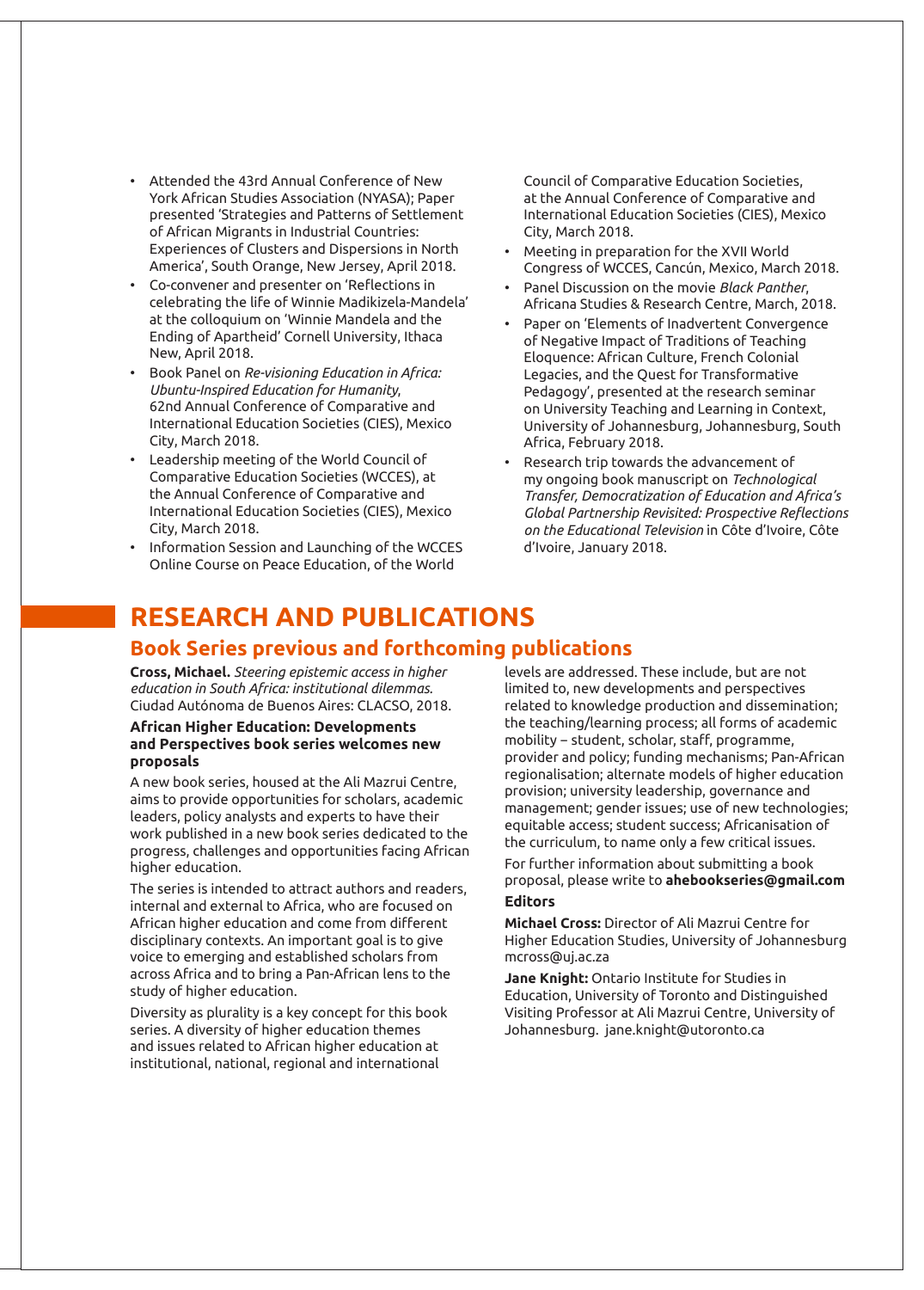# **RESEARCH OUTPUT**

### **Publications**

#### **Chapters in books**

- Jungblut, J. & Woelert, P. (2018). The changing fortunes of intermediary agencies: Reconfiguring higher education policy in Norway and Australia. In Maassen, P., Yates, L. & Nerland, M. *Reconfiguring knowledge in higher education.* Dordrecht: Springer.
- Yates, L., Woelert, P., Millar, V. & O'Connor, K. (2018). From disciplinary excellence to interdisciplinary collaboration: How Australian academics negotiate competing knowledge agendas. In Maassen, P., Yates, L. & Nerland, M. *Reconfiguring knowledge in higher education*. Dordrecht: Springer.

#### **Books**

- Assie-Lumumba, N.T. & Amoako, E. (2018). *Revisioning education in Africa: Ubuntu-inspired education for humanity.* New York: Palgrave MacMillan.
- Assie-Lumumba, N.T. & Ndulo, M. *(Forthcoming). Education and the development of human capital: Outcomes for equity and governance in Africa.*  Cambridge Scholars Publishing book series of the Cornell Institute for African Development, Cambridge (Forthcoming).
- Assie-Lumumba, N.T. & Davies, B. *(Forthcoming). Pan-African Connections: Personal, Intellectual, Social.* Africa World Press.

#### **Journal Articles**

- Assie-Lumumba, N.T., Amin, S., Dembélé, M. & Oviawe, J. (2018). Ubuntu, World Epistemologies, and Humanist Education special issue of *Bandung. Journal of the Global South (Forthcoming).*
- Assie-Lumumba, N.T., Cossa, J. & Waghid, Y. (2018). Freire and Africa: A focus and impact in education, in Torres, C.A. (ed.) *The Wiley Handbook on Paulo Freire.* Oxford: Wiley Publisher.
- Assie-Lumumba, N.T. (2018). The idea of the University in the Evolving Higher Education Landscape in Africa, in Barnett and Michael Peters (eds.). *The idea of the University: Contemporary Perspectives.* Bern: Peter Lang, p. 273-291
- Assie-Lumumba, N.T. (2018). The African University Tradition: A Historical Perspective, in Manja

Klemenčič (ed.) *Mass and Elite Higher Education Systems in 21st Century section of the Encyclopedia of International Higher Education Systems and Institutions*, Springer, (ttps://meteor.springer.com/ login.jsf), planned publication with page number available by mid-2019 (https://www.springer.com/ us/book/9789401789042).

- Assie-Lumumba, N.T. (2018) Conceptualizing Gender and Education in Africa from an Ubuntu Frame in Emefa Amoako and N'Dri Assié-Lumumba, *Re-visioning Education in Africa: Ubuntu-Inspired Education for Humanity.* New York: Palgrave, p. 67- 84.
- Assie-Lumumba, N.T. & Amoako E. Towards an Ubuntu-inspired Continental Partnership on Education for Sustainable Development in Africa: African Union Commission Agenda 2063 Education Strategy, in Emefa Amoako and N'Dri Assié-Lumumba, *Re-visioning Education in Africa: Ubuntu-inspired Education for Humanity.* New York: Palgrave, p. 229-246.
- Woelert. P. & McKenzie, L. (2018). Follow the money? How Australian universities replicate national performance-based funding mechanisms. *Research Evaluation*, 27(3): 184-195. [Journal is Web of Science (WoS) listed; Scimago rank: Quartile 1]. **<sup>1</sup>**
- Woelert, P. & Croucher, C. (2018). The multiple dynamics of isomorphic change. Australian Law Schools 1987-1996. *Minerva: A Review of Science, Learning and Policy*. Online first, Doi: https://doi. org/10.1007/s11024-018-9350-8. [Both authors contributed equally to this paper, WoS listed; Scimago Q1].
- Ndofirepi, A.P. & Musengi, M. (2018). The community of inquiry as pedagogy of doing philosophy with children: adding an African dimension. *Africa Education Review*, DOI: 10.1080/18146627.2016.1224581.
- Ndofirepi, A. & Gwaravanda, E.T. (2018). Epistemic (in)justice in African universities: a perspective of the politics of knowledge, Educational Review, DOI: 10.1080/00131911.2018.1459477.

**<sup>1</sup>**In the following impact factors are given for social science journals only (including education journals), not for humanities journals.

# **ACCOLADES, ACHIEVEMENTS AND RESPONSIBILITIES Membership in various bodies**

- Prof Michael Cross was appointed a member of the Research Standing Committee of the World Council of Comparative Education Societies *(WCCES)*-(2017-2019).
- Prof Assie-Lumumba NT was appointed to the following:
- o a member and Vice-President of the Scientific Advisory Committee (SAC) of UNESCOS's Intergovernmental programme for the Management of Social Transformations (MOST);
- o since 2016, she was selected to represent SAC at the World Social Science, Forum held in Fukuoka (Japan), 25-28 September 2018.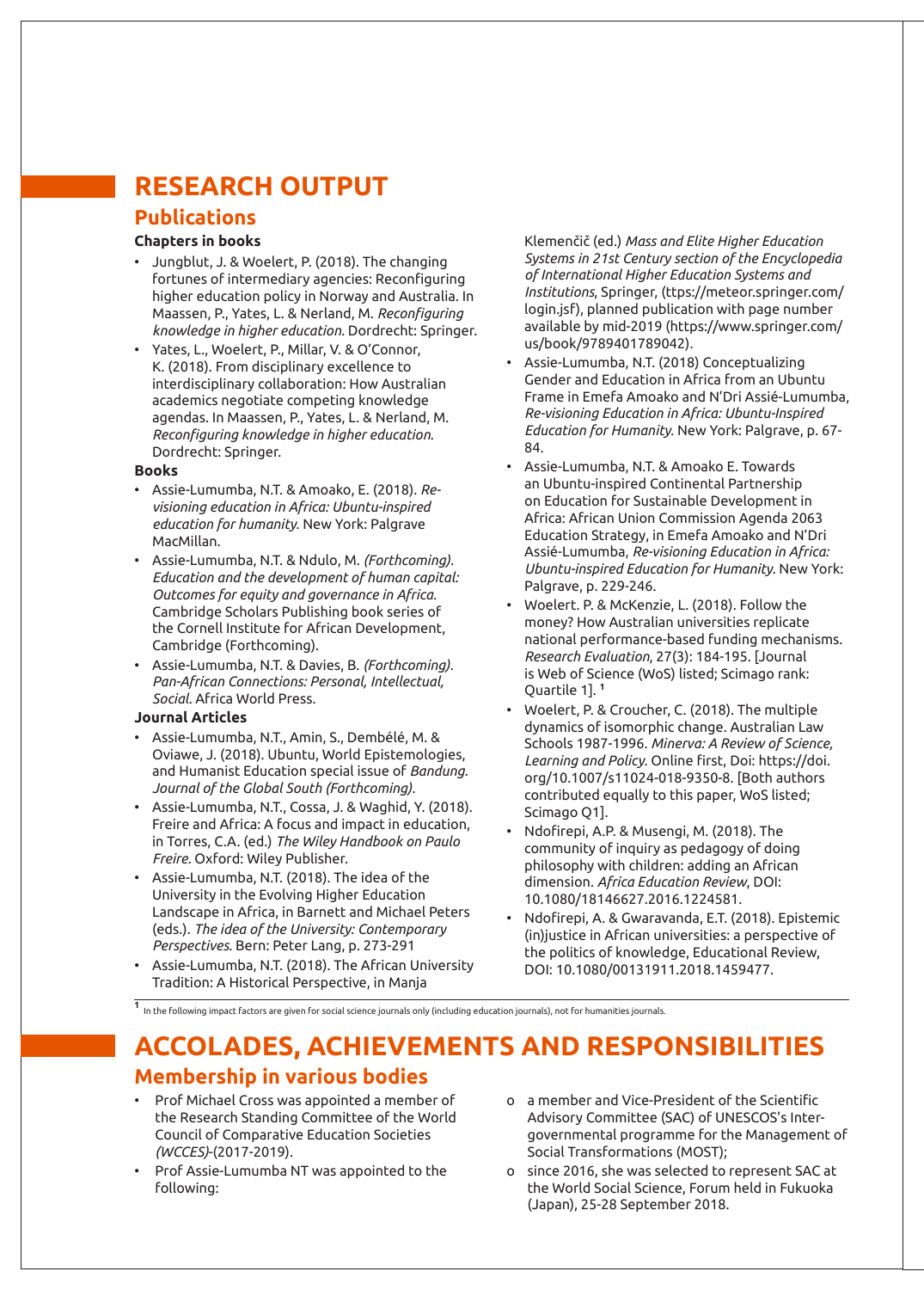- Prof Assie-Lumumba NT has been a member of the International Advisory Committee of the UNESCO Chair in Global Learning and Global Citizenship Education (GCE) at the University of California, Los Angeles (UCLA), since 2016.
- Prof Neema-Abooki was appointed External Quality Assurance Expert on the Programme Review by the Namibia National Council for Higher Education (NCHE).

#### **Prof Assie-Lumumba NT editorial responsibilities. Editorial responsibilities of a New WCCES Brill/Sense Book Series.**

• WCCES Brill/Sense Publication series on Comparative Education, since 2018

#### *Editor of Journal*

• Founding Editor of the new journal, *Global Comparative Education: Journal of the WCCES*, 2(1), March 2018 (published in Arabic, Chinese, English, French, Russian, Spanish).

#### *Editorial Advisory Board of Books*

- Member of the Advisory Board, Sense Publisher, African Higher Education: Developments and Perspectives series for the Ali Mazrui Centre for Higher Education at the University of Johannesburg, since 2016.
- Member of the Editorial Board, the Bloomsbury Publishing, Academic and Professional Series on New Directions in Comparative and International Education, since 2016.

#### *Editorial Advisory Board of Journals*

- Member of the Editorial Board, *Bandung: Journal of the Global South*, published by the University of Bath (United Kingdom), since 2014.
- Member of the Editorial Board, *Africa Educational Research Journal,* published by Osaka University (Japan), since 2011.
- Editorial Advisory Board member of the *Journal of Higher Education in Africa (JHEA)*, published by CODESRIA in Dakar, Senegal, 2006.
- Editorial Adviser of *Africa Education Review*, housed in the Institute for Educational Research in the School of Education at the University of South Africa, Pretoria, South Africa, since 2004.
- Advisory Board member of the *Journal of Asian and African Studies*, published by SAGE, since 2001.

#### **Funding opportunities for UJ Researchers − About** *Research Professional Africa*

*Research Professional Africa* is an essential online resource for researchers, research and innovations managers, development officers and policymakers in Africa. It provides subscribers access to authoritative and appropriately highlighted information of over 5 000 research funding opportunities to enable sustained research for African development.

#### *Funding database*

The *Research Professional Africa* platform provides an extensive range of opportunities across all disciplines and all types of funding, from institutional grants, travel awards, postgraduate scholarships and scientific fellowships, to the calls for large intercontinental, multiple-partnered and multi-year project applications.

Research Africa has also made it easier for subscribers to assess and access the international funding opportunities they are eligible to apply for by including only institutional grants, travel, awards, postgraduate scholarships, and scientific fellowships, which are open for African researchers. The international funding opportunities include those that are targeted at African researchers and that may be open for competition from African researchers.

The focus on international funding opportunities that can be used in African research and development is Research Africa's contribution to the fight against the brain drain in Africa. It is also part of the company's contribution to efforts to build Africa's scientific capacity.

The web-based database is fully searchable allowing users across a subscribing institution or as individual subscribers to access information on available streams of funding for specific disciplines, clinical trials or travel and research interests directly relevant to each subscriber. Users can also save their searches, which they can refresh to access information on new opportunities

#### Researchers may generally visit www.

researchresearch.com/africa or contact africa@ researchresearch.com BUT in case you are a member of the UJ research community and would need further information on registering to access and apply for various forms of funding available on the Research Africa platform, as well as receiving requisite guidance and training, you may contact the following person:

#### **Mr Mathopa Abel**

Head: Strategic Research Support (Acting) Research and Innovation Telephone: 011 559 6586 Email: abem@uj.ac.za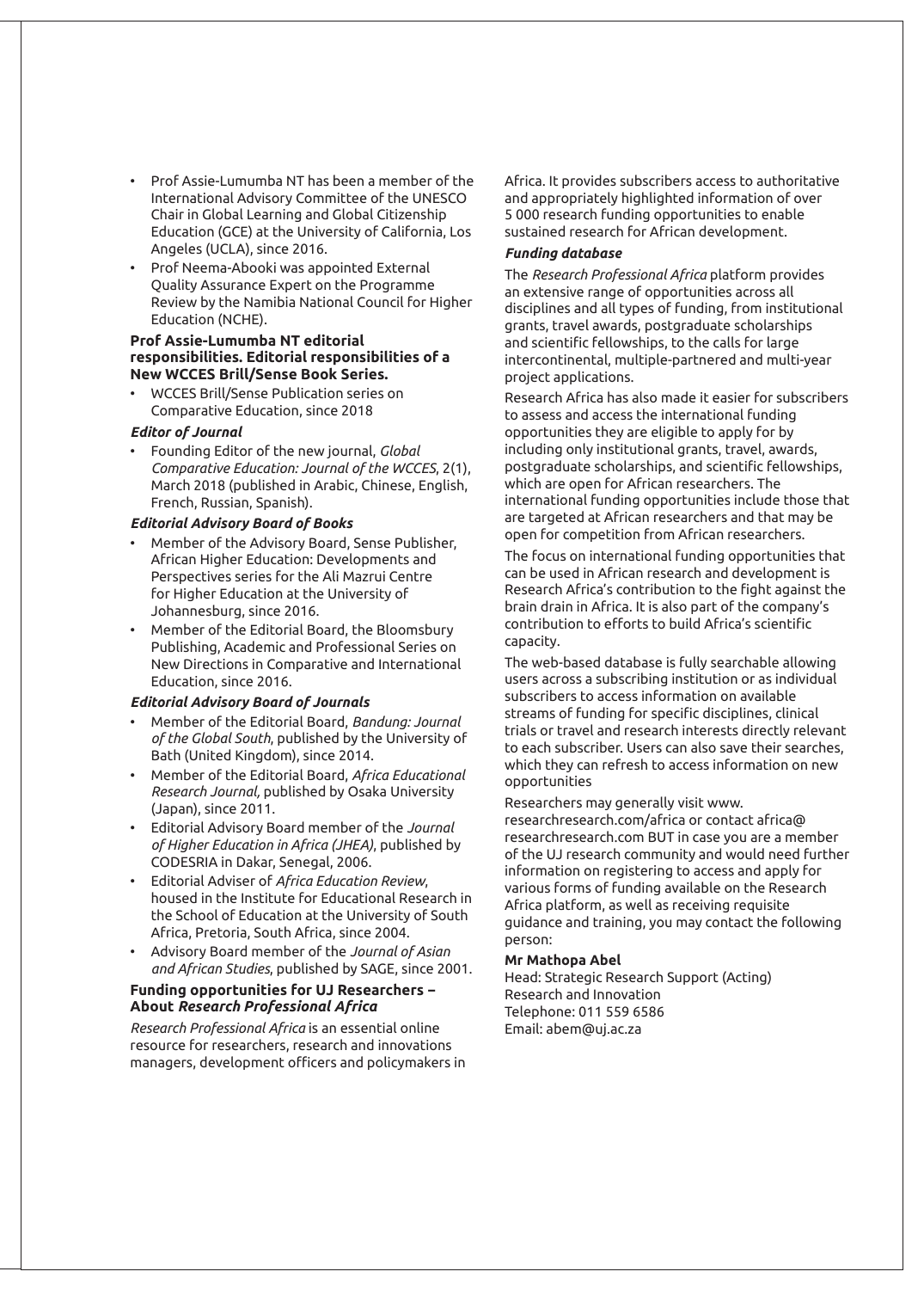# **CELEBRATIONS Graduations − October 2018**



#### **Dr George Mavunga My PhD Journey**

The story of my PhD journey is intricately tied to the story of my life. I was born in colonial Zimbabwe (Rhodesia), where, generally, race was a predictor of socioeconomic status. For most black people, opportunities to economic privilege were severely constrained.

Notwithstanding the serious bottlenecks in the system, education was perceived as the only certain vehicle for upward socio-economic mobility. Such was the strength of this belief in many parents. In my case, if the river that I had to cross to get to school was flooded, my late father would carry me on his back across it so that I would not miss classes.

In early primary school, one of the Shona songs we used to sing ad infinitum went thus: '*Hande kuchikoro. Kana warambidzwa, unofa uri rombe, usina kudzidza'*  (Let's go to school. If your parents deny you the chance to go to school, you will die very poor since you will be uneducated). Implicit in this song was the direct link between formal education and economic opportunities in life. Spurred on by the dream of a privileged life, despite the challenges of a poor socioeconomic background, I worked hard to succeed at school.

At independence in 1980 my perception of the link between formal education and a good job was further strengthened. The gospel of the need for people to attain formal education spread like wild fire. The new government, in an attempt to reverse the disadvantages suffered by the black Zimbabweans during colonialism, immediately embarked on a massive expansion of the formal education system. Even adults who had not had access to formal education were strongly encouraged to go back to school. Tertiary education was also expanded. For example, from one university at independence, Zimbabwe now has sixteen universities; a polytechnic college in almost each of the country's ten provinces and more than ten teachers' colleges.

The value that is placed on education by stakeholders other than the government is seen in that many of the big business organisations in the country run work-related learning programmes for their employees either at organisational level or in

liaison with tertiary institutions. On its part, the government has institutes of manpower planning and development spread across the country to serve the learning needs of its employees.

The link between education and positions of influence in society also found expression in the political leadership at independence in 1980. For example, the Prime Minister, Robert Mugabe, had several university degrees to his name. His person thus became a very strong agent of change in the country in terms of the importance attached to formal education. In his first cabinet were ministers with master's and doctoral degrees. They were therefore the perfect role models in whose footsteps I had to follow.

After high school I trained as a secondary school teacher, graduating with a Diploma in Education in 1993. I taught for close to nine years during which I acquired undergraduate and postgraduate degrees in education as well as diplomas in Personnel Management and Training Management. During these years, like my parents and teachers who were disciples of the education gospel, I would never miss an opportunity to lecture my students on how formal education was the surest way to a good job and a privileged life.

In 2003, I joined the Zimbabwe Public Service Commission of Zimbabwe (PSC) as a training officer. My belief in the link between formal education, on the one hand, and a good job and a privileged life, on the other, continued to be strengthened by the fact that some of the civil servants whom my colleagues and I trained were promoted after successful completion of courses, such as the Management Development Programme and Supervisory Skills.

In 2005, while lecturing at the University of Zimbabwe (UZ), I enrolled for a Master of Business Administration (MBA) degree. Even though the decline in the Zimbabwean economy had started five years earlier, this was still a sought-after qualification in the country, which I thought would land me my dream job in the corporate sector. Like me, a significant number of my colleagues at the UZ were engaged in formal studies to upgrade their qualifications. As before, there were some cases of upward career mobility, which could be largely attributed to the acquisition of additional qualifications. With such experiences, further grew my conviction in the doors that education can unlock.

*Great entertainment by Bongani graced the conference* on my experiences, I noticed that not all of my It took a combination of four factors for me to begin to have questions on formal education as a definite enabler of upward career mobility and national economic development. Firstly, upon reflection colleagues who had attained additional qualifications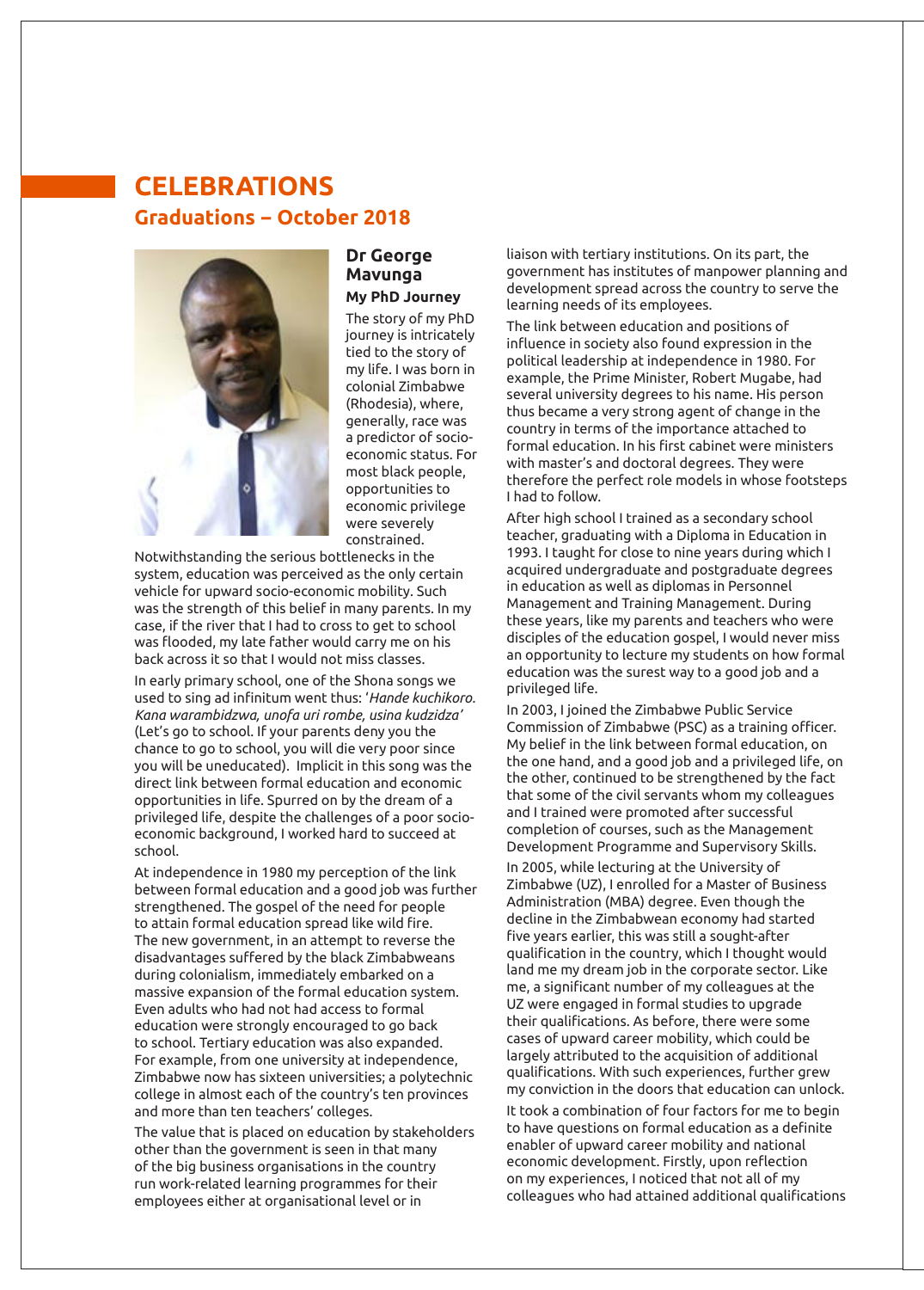realised upward career mobility. Some of them have actually remained in their jobs even to the present day. Secondly, the national economic meltdown in Zimbabwe resulted in a large number of companies downsizing. Consequently, retrenchments became the order of the day and many professionals were not spared either. The number of highly qualified people in the country meant that there were many diplomas and degrees chasing fewer and fewer jobs. It thus began to dawn on me that there was an extent to which securing a job was also a function of factors other than one's qualifications. Structural factors, such as the relationship between a job seeker and the job market, were an example. Thirdly, the national economic meltdown was notwithstanding the country boasting one of the highest literacy rates on the continent. Fourthly, in the Human Resource Management (HRM) module on the MBA programme, the topic on employee learning and development challenged my perceptions of formal education as a certain route to a good job as well as to national economic development.

Further questioned in the HRM module were concepts such as learning organisations and the economic rationality of education. At the same time, I began to question the influence of government and employers' agency in shaping the form of employee learning. This was after my observation of the initiatives that were taken by some of my colleagues who were engaged in further studies. Examples of such initiatives included lunch time group discussions and weekend private tutorials, in some cases, notwithstanding constraints such as work and family commitments.

The combination of factors led me to ask questions such as:

- Is formal education necessarily always a predictor of upward career mobility for individuals and national economic development?
- For people already in employment, what other factors besides government and employer initiatives influence how they engage in workrelated learning?

Once I asked the 'how' question, it struck me that there might actually be a culture associated with employee learning. Two further questions therefore arose, namely,

- o How can the culture of employee learning be characterised?
- o Besides governments and employers, what are the other factors that influence the culture of employee learning at individual, organisational and national levels?

These questions continued to nag me even after joining the University of Johannesburg (UJ) in 2009 as the quest for formal education by South African citizens and the national discourse around education as the panacea to many of the country's socio-economic challenges, which I had experienced in Zimbabwe, started replaying themselves all over

again. Evidence for this lay in the several basic education and post-school learning initiatives put in place by the South African government since 1994 to address historical injustices.

In light of the similarities between the history of South Africa and that of Zimbabwe which, in many respects mirror that of UJ, an institution which emerged from three historically disparate universities, I became interested in studying the culture of employee learning at the institution at doctoral level. My initial reading around the topic indicated that there is a dearth of studies in it, especially in the South African context, as, for example, articles in many refereed journals focus only on human resource management, training and skills shortages. From my initial reading on the topic, I also gathered that the culture of employee learning is a complex phenomenon that is still to be fully understood by management and human resource development practitioners in many organisations.

In a bid to expand the horizons of knowledge on the topic and to assist in the effort to unpack the complexity characterising it, especially in the context of employees in higher education, my motivation to pursue a PhD in the area grew even further. After a discussion with my supervisor, I was persuaded to accept that the study would be more focused if it concentrated on only one category of UJ employees. Given that there are a number of programmes to support UJ academic members intending to engage in learning activities, one category of support staff would, in my view, be not only interesting but also manageable to focus on. I finally settled for administrative assistants employed in academic departments and centres mainly because they are at the interface of the activities of students and academic staff members. Subsequently, I submitted a proposal in which I outlined my intention to explore the culture of employee learning at UJ with respect to these administrative assistants.

Bearing in mind the questions that I had regarding the factors that shape the culture of employee learning, my study would not focus on just the form of UJ academic administrative assistants' culture of workrelated learning as determined by the government and UJ management-initiated employee learning activities. It would explore other factors such as the administrative assistants' biographies, educational backgrounds and membership of social groups. This approach, it was my hope, would yield a more holistic characterisation of the administrative assistants' culture of work-related learning than if my focus were to be only one-dimensional. After acceptance of the proposal and granting of ethical clearance, I set off on the journey, which culminated in the thesis that I submitted in September 2017.

As I reflect on my PhD journey, it is only four days before I graduate. A question that therefore immediately arises is whether this represents a destination. It is my conviction that, as Marcel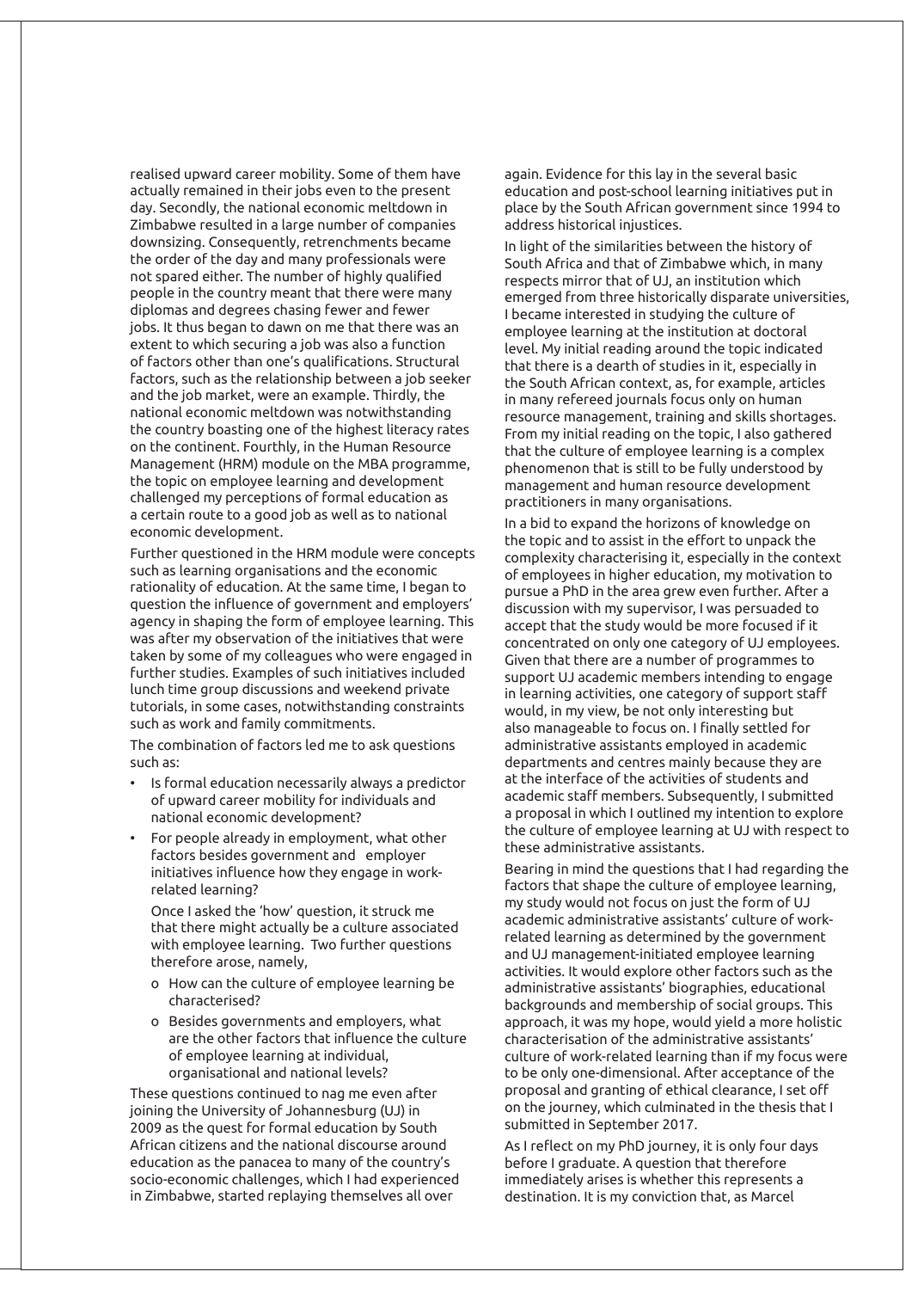Proust, a French novelist (1871-1922), advised, "The real voyage of discovery consists not in seeking new landscapes, but in having new eyes". I would therefore say that even though, in many respects, the education landscape, especially at post-school level, has remained the same in both Zimbabwe and South Africa, my PhD journey has equipped me with new eyes with which to look at learning that takes place in workplaces. I can therefore, with both humility and confidence also say, thanks to the invaluable support of my supervisor, the participants who took part in the study and all who gave me company on this journey, I am no longer the same individual who naively believed in education as the panacea for all socio-economic challenges of life. Neither do I



#### **Lorna van der Merwe PhD student**

My PhD journey involves an amalgamation of years of interest in Education, particularly in teachers' experiences of the systems they work in daily. A PhD journey consists of highs and lows and I had to remain motivated over a long period of study and research. I am inspired by teachers who work with dedication every day. I found that if you enjoy and are truly interested in your topic of research, it is easier to stay committed and remain excited about the research journey. My supervisor, Dr Nazreen Dasoo was instrumental in motivating me and providing guidance for my research project. A valuable lesson I learnt on this journey was to keep moving forward – even small steps count.

still belief in government and employer agency as the be-all and end-all of influences on the culture of employee learning. I now also fully appreciate the influence of factors such as biographies and individual agency on this culture. Despite the many obstacles that I encountered, relying on the lenses that I acquired on the journey, I feel adequately equipped to continue exploring the intricacies of the employee learning landscape in South Africa and beyond in an attempt to contribute, even if in small measure, to the attainment of workplace equity and socio-economic equality, both of which are at the risk of widening as influences of the Fourth Industrial Revolution are brought to bear on jobs, especially those at the lower levels of organisations.



#### **Anganile Mazolo MEd Student**

Anganile Mazolo has a Master's degree in Mathematics Education. She is a mathematics educator, lecturer and researcher. She has been actively involved in the development of mathematics teaching methods, especially in teacher education. She has participated in syllabus design and development for early childhood education in primary schools and Teacher Training Colleges in Malawi. Her research interest is based on the use of ICT in teaching mathematics at all levels of education. She has co-authored a book for teaching practice in Malawi, published a paper from her master's thesis and one journal article that is yet to be published.

#### **Master's experience**

I registered in September 2015 for my master's degree and my research topic is 'Addressing the use of ICT in Malawian mathematics college classroom: Lecturers' perception on the ICT usage'. I am intending to pursue my PhD with a suggested topic 'The influence of cyber pundit on Malawian mathematics college performance within a designbased study', which I hope to complete within three years.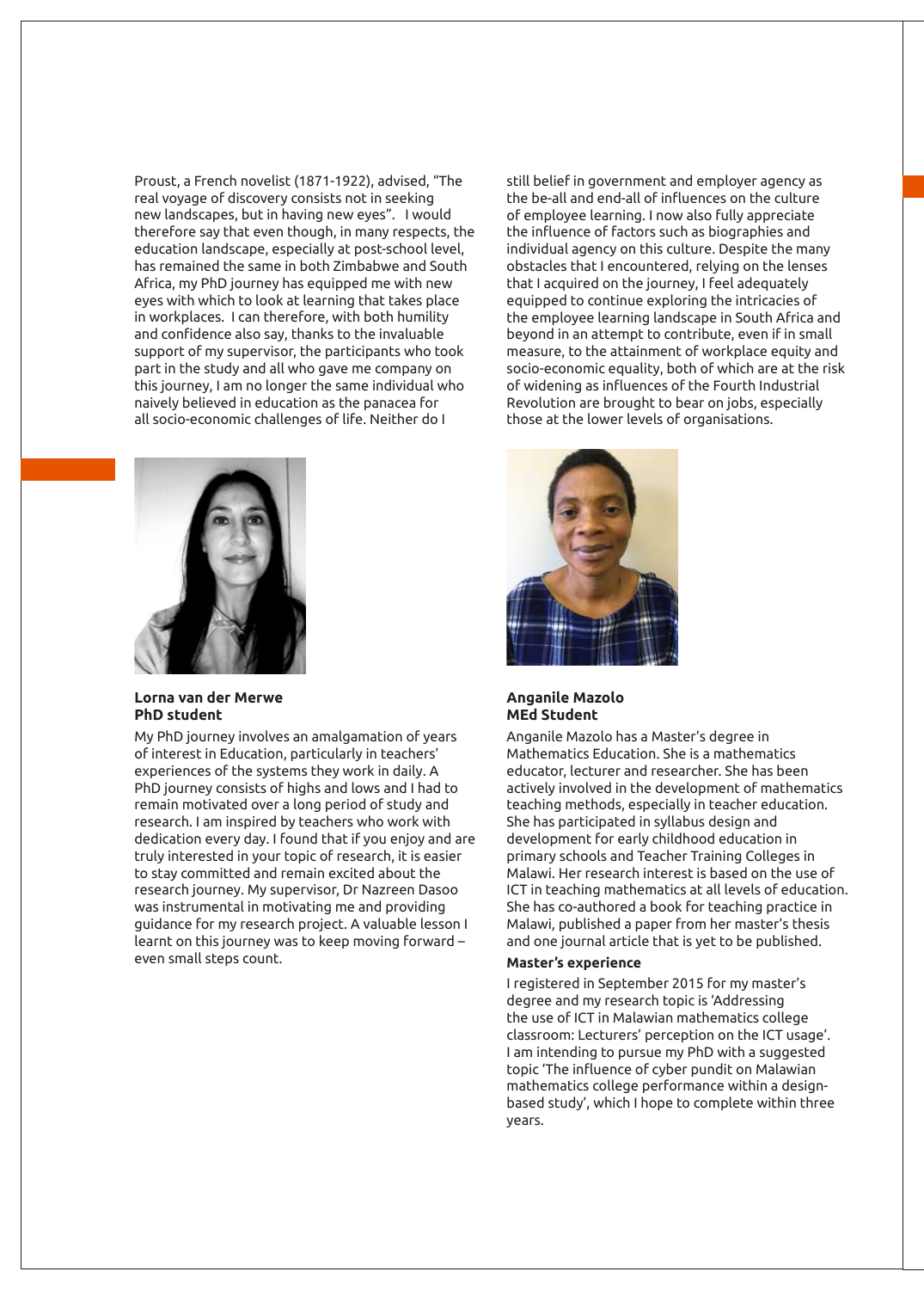### **NEWS FLASH 'On the thorny bed with predatory publishers' − Author lamentations by Phefumula Nyoni**

The notion of predatory publishers is a complex academic issue that has produced a wide range of debates. This written piece was produced after holding key informant interviews with various researchers from the Ali Mazrui Centre for Higher Education Studies. While there could be common views in relation to rejecting predatory publisher malpractices within the publishing industry, there hasn't been consensus as to what parameters could be used to define such 'malpractices'. This is particularly the case with respect to what has been viewed as untoward behaviour within open access (OA). It is in this regard that the concept of predatory publishers has gained popularity, especially after Jeffrey Beall, an associate professor of Library Science and a research librarian at the University of Colorado in Denver came up with a long list of what he termed the predatory publishers. Both individuals and institutions have remained exposed to this ill such that there was some applause and sigh of relief from certain quarters when Jeffrey Beall's list came up.

It is no surprise that the notion of predatory publishers has remained a dreaded minefield within the academic space that both junior and senior researchers have remained worried of. It therefore follows that the subject of predatory publishers has been embraced as an important step towards eliminating academic malpractices within the publishing industry. It can be argued that despite the advent of the Internet having revolutionised the world order for the better in numerous ways, which include the ability of sharing vital scientific information both locally and globally, the same advancements in Internet technology have produced a highly intoxicating threat to the assumed integrity of published scientific research. This threat is in the form of the rise of so-called 'predatory' (OA) journals. Beall (2018)**<sup>2</sup>** has noted that the scholarly publishing value chain from initial submission to final publication is characterised by many weak points that have been subject to manipulation. In essence, the unscrupulous publishers have, through OA, taken advantage of the systemic weaknesses and engaged in profiteering through deceiving scholarly authors and the readers who are the ultimate consumers of research. This has all been detrimental to the spirit of good science and consequently led to what Beall refers to as activist science and pseudo-science being presented as authentic in scholarly literature. It can be further

argued that the crisis of predatory publishers has resulted in some researchers taking advantage of the easy acceptance rate that features among predatory publishers who offer to hurriedly publish the written pieces for purposes of earning academic tenure and promotion as well as for enhancing curriculum vitae (CVs) in their job seeking endeavours.

Nahai (2015:1042)<sup>3</sup> states that Beall has published his own list of journals that he believes as being most likely to fall within the predatory subdivision. Other critics, however, have disputed Beall's judgments, not only due to a lack of clear cut criteria, but also due to his inconsistencies, which have seen him occasionally amend his lists upon further scrutiny. Beall's critics have pointed out the challenges that one can face in identifying 'true' predatory journals as opposed to budding OA journals that may be at infancy and lacking sophistication in terms of Web presence and marketing. Such publishers might essentially face challenges, even in relation to conforming to their own internal practices on such matters as peer-review and editorial board recruitment. Centre members interviewed also echoed similar sentiments when they indicated that while they embrace exposing, naming and shaming as well as eliminating intentionally deceptive publishers, it is equally difficult to ignore the skewed political dynamics that have to do with historical experiences between the dominated Global South and the dominant North. One respondent thus quipped:

"Who defines genuineness? Who predates who in light of the money making and the politics of knowledge production let alone the contested notions of objectivity that feature within the publication value chain?"

Da Silva (2017:425)**<sup>4</sup>** , one of the fiercest critics, has argued that Beall is "evidently unqualified to consider scientific content and/or the academic contribution or value of scientific articles and journals, both of which he frequently criticized, making his critiques irrelevant". Jaime further asserts that "such scientific incompetence frequently got mixed up with his absolute competence for assessing the indexing value of journals on his lists, with his librarianship, and with his bibliometric objectives of trying to identify unscholarly journals and publishers". While the validity of Beall's application of bibliometric objectives in trying to detect unscholarly journals and publishers remains unquestionable and valued to

Emplem University (2018), Predatory journals exploit structural weaknesses in scholarly publishing. 4open, 1, 1.<br>3 Nahai Foad. (2015). The Rise of Predatory Journals: What Difference Does It Make? *Aesthetic Surgery Journa* issn.2283-9364/7044 6, 1, 426-436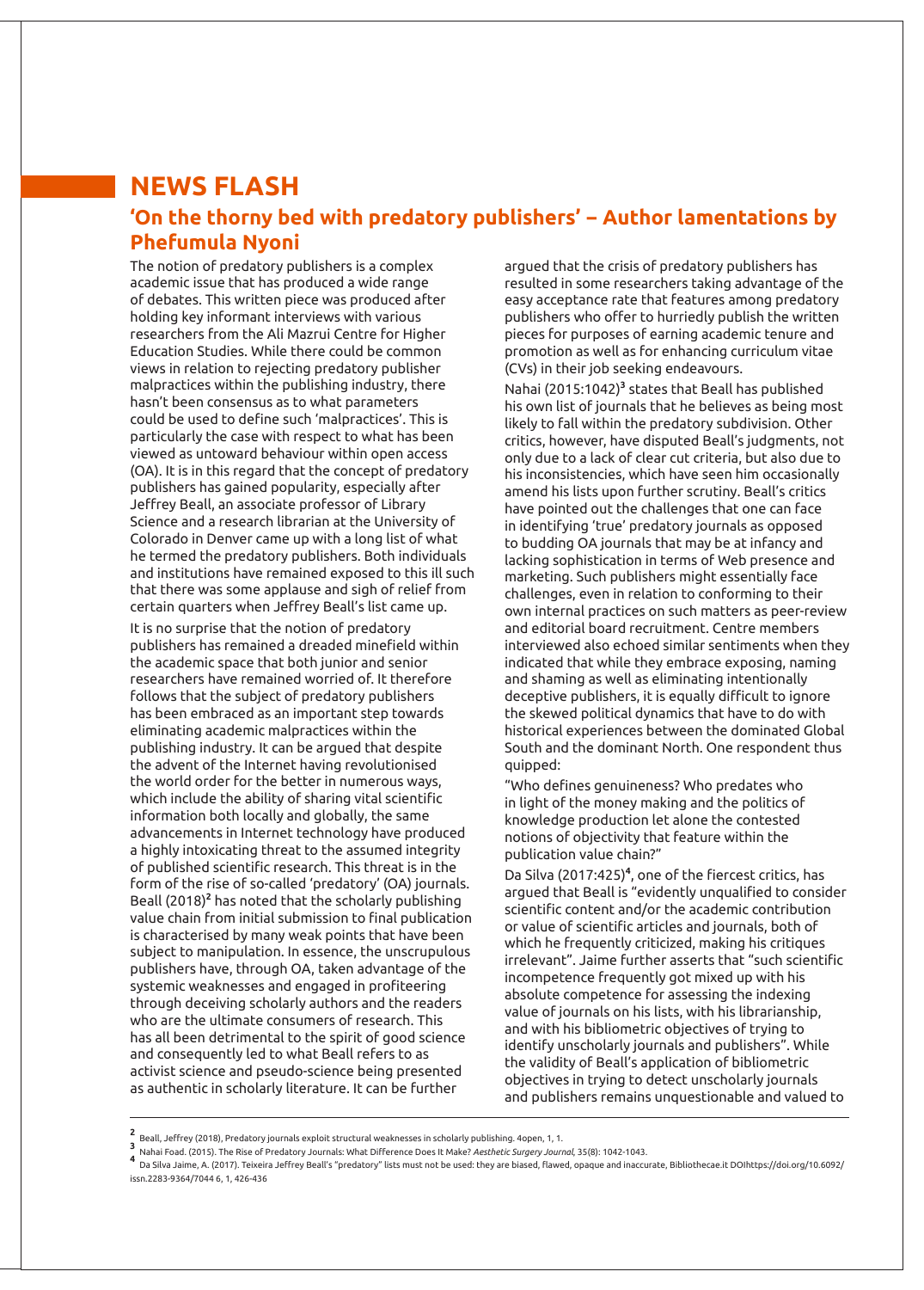academia, Beall is accused of leaving his framework too wide. This criticism has been bolstered especially by Beall having referred to the lists of hundreds of journals and publishers as potential, possible, or probable. This has meant that such an extensive disparity coupled by the non-existence of item criteria specifications rendered the lists and the conclusions drawn regarding the predatory state

of publishers a nullity. What is important, however, from the preceding argument is that whether one focuses on the issues from a pro- or anti-Beall stance, predatory publishing remains a challenge to the global academic project. Equally important is the fact that Beall not only provided a platform for dialogue on this sensitive and controversial matter, but he also laid a foundation that individuals and institutions

### **Mentoring and scholarship development: Emerging Researchers Programme**

**Seminar presentation: 7 June 2018** – This was an inaugural seminar to be followed by other seminar series. The main objective was to give presenters, who are budding and senior researchers, a platform to present their research while also exposing their output to other researchers for enhancing academic dialogue.

### **Academic Writing Retreat − Ali Mazrui Centre For Higher Education Studies: Warm Baths It's a Forever Resort, Bela Bela 28 July - 2 August 2018**

The retreat involved a number of projects at group level, while it also allowed individuals some quiet time to work on their articles and other publication tasks. The retreat participants included the following members:

Prof Michael Cross Prof N'Dri T. Assié-Lumumba Prof Kimani Roki Waithera Dr Amasa Ndofirepi Dr Logan Govender Mr Ahmed Essop Dr Sibonokuhle Ndlovu Dr Phefumula Nyoni



*Participant of the 2018 Academic Writing Retreat*

*Participants were split into groups to work on various projects [above from left are Dr Amasa Philip Ndofirepi, Profs N'Dri Thérèse Assié-Lumumba and Wathira Rockie*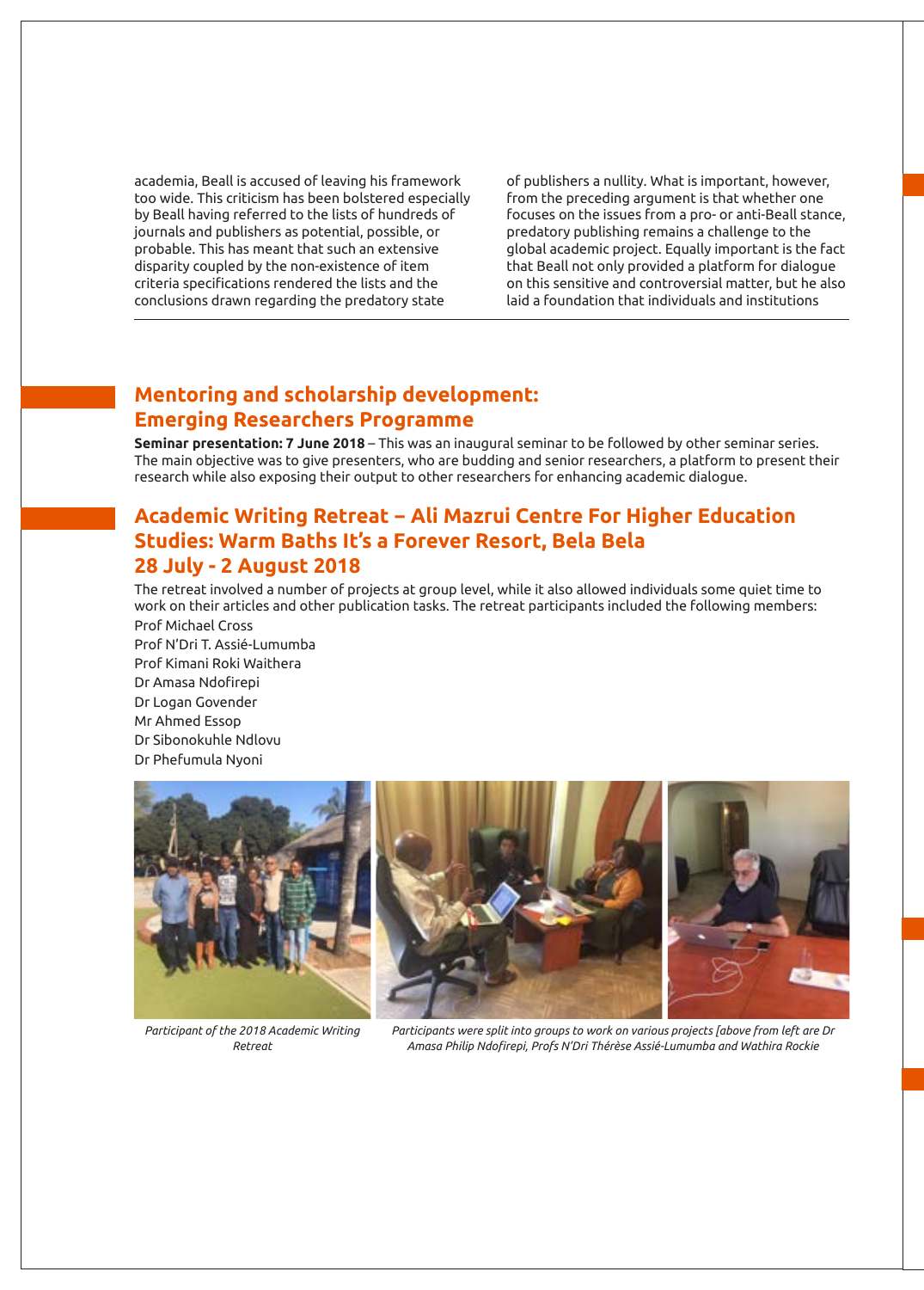### **Training workshop series on how to write an academic article for publication**

Dr Ndofirepi Philip Amasa conducted some training workshop series between 4 August and 21 September 2018. The training workshops, which were initiated and supported by the Ali Mazrui Centre, were attended by doctoral and postdoctoral students. The workshops sought to improve the budding researcher's ability to produce good quality academic articles publishable in journals accredited by the Department of Higher Education and Technology or listed on the ISI, IBSS or Scopus databases. The workshop series required that participants initiate writing an article with the aim of ultimately submitting to a credited journal for publishing while acknowledging the support from the Centre.



*From the left to right are Dr Amasa Philip Ndofirepi, Ulita Chemenya, Patricia Matekwe and Gaone Molapisi during a training workshop on publications.* 

The workshop series topics included the different types of topics for academic pieces, nature of the audience an author seeks to cover; types of journals and the issue of predatory journals; constructing the suitably brief abstract; introduction, discussion, conclusion and coherence among other. The workshops also dealt with issues of why papers are rejected and how to deal with rejections; responding to reviewer criticisms as well as finalising manuscripts for submission to journals.

### **Professor N'Dri Assie-Lumumba delivered lectures**

- The Third Eric Molobi Memorial Lecture 'Africa and the advancement of higher education at home and globally: Memory and imperative for renewal through purposeful fusion', University of Johannesburg, August 2018.
- Keynote address on 'Generations of African Diaspora women in the struggle for social transformation: Critical perspectives on intersectionality in action' at the Wells College 17th Annual Activism Symposium, Aurora, New York, April 2018.

### **Other engagements during 2018**

Professor N'Dri Assie-Lumumba was interviewed at UJFM Radio on Ubuntu, Education and Peace, Johannesburg, South Africa, 19 June 2018.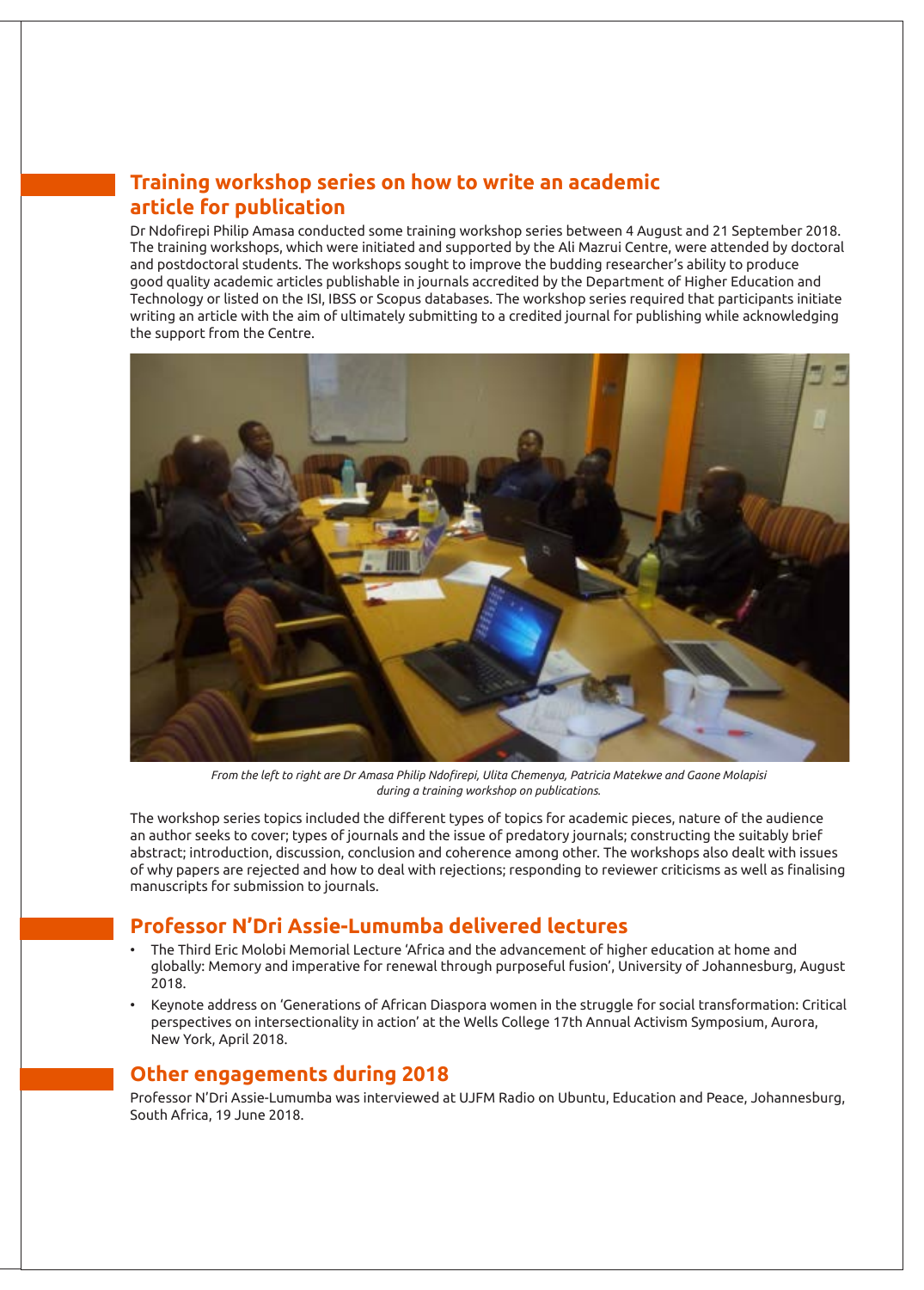## **Ali Mazrui Centre for Higher Education Postdoctoral Fellows**

The Ali Mazrui Centre for Higher Education Studies boasts a pool of postdoctoral fellows who are drawn from a wide spectrum of subject areas that include educational management, inclusive education, educational psychology and social sciences. Throughout the year, the postdocs actively participate in various academic activities that include research, produce written pieces for accredited journals and book projects and apply for funding.

The postdocs also participate in various academic events as guests and presenters of papers in symposiums, seminars as well as national and international conferences. Postdoctoral development events, such as lecture series by distinguished scholars as well as workshops and retreats, are also part of the annual activities by this cohort. Part of the events in which postdocs participated include

- The University Teaching and Learning in context Symposium organised by the Ali Mazrui Centre for Higher Education Studies, University of Johannesburg, February 2018.
- Conferences [e.g. WCCES Symposium in



**Prof Neema-Abooki** Peter Neema-Abooki holds academic credentials, among others, a Postgraduate Diploma in Education; and a Master's and a Doctor of Philosophy, both in Educational Management. He is an Associate Professor of Higher Education, Founding Dean of the

East African School of Higher Education Studies and Development, and Co-Editor for Innovating Higher Education at Makerere University. He has also lectured at Kampala University, Kisubi Brothers' Centre for Uganda Martyrs University, and Kyambogo University. He served as honorary lecturer at Mbarara University and as Dean at Victoria University. He has presented papers and delivered keynote addresses at International Conferences, and he is an external examiner in several Universities – nationally and internationally. His research encompasses managerial disciplines with specific focus on Quality Assurance (QA). He is reviewer at several international fora, member of several international technical committees, Editor-in-Chief of the *International Journal of Progressive and Alternative Education*, and an external quality assurance expert for programme review at the Namibia National Council for Higher Education. Neema-Abooki is a postdoctoral research fellow at the Ali Mazrui Centre for Higher Education Studies in the Faculty of Education at the University of Johannesburg.

Comparative Education for Global Citizenship, Peace and Harmony through Ubuntu and 5th Indian Ocean Comparative Education (IOCES) International Conference Rethinking Epistemologies and Innovating Pedagogies to Foster Global Peace held between 21-22 June 2018 on critical hope in a context of despair hosted by the University of the Witwatersrand.

- Local, national and international seminar presentations.
- Academic develop workshops and writing retreats.
- Lecture series organised by the University of Johannesburg Postgraduate School.
- Book launches such as those organised by the Johannesburg Institute of Advanced Studies (JIAS) and the University of the Witwatersrand.

All these activities have been proclaimed as very informative and profoundly enriching by the postdoctoral fellows. The Centre's postdoctoral fellows and their brief biographic statements are presented below:



#### **Dr Sibonokuhle Ndlovu**

Sibonokuhle Ndlovu is a postdoctoral fellow at Ali Mazrui Centre for higher Education Studies, University of Johannesburg. Her research interests are in inclusion of students with disabilities in higher learning and transformation in

higher education. Her research interests also include inclusive education in basic education, and teaching and learning of disadvantaged learners in disadvantaged rural contexts. She completed her PhD at Wits School of Education in 2017. She has been a research intern at the University of KwaZulu-Natal, researching for the national project, *Education and Emancipation*. Her current research will focus on faculty members' experiences in including students with disabilities in teaching in the programme of Education in South African higher learning.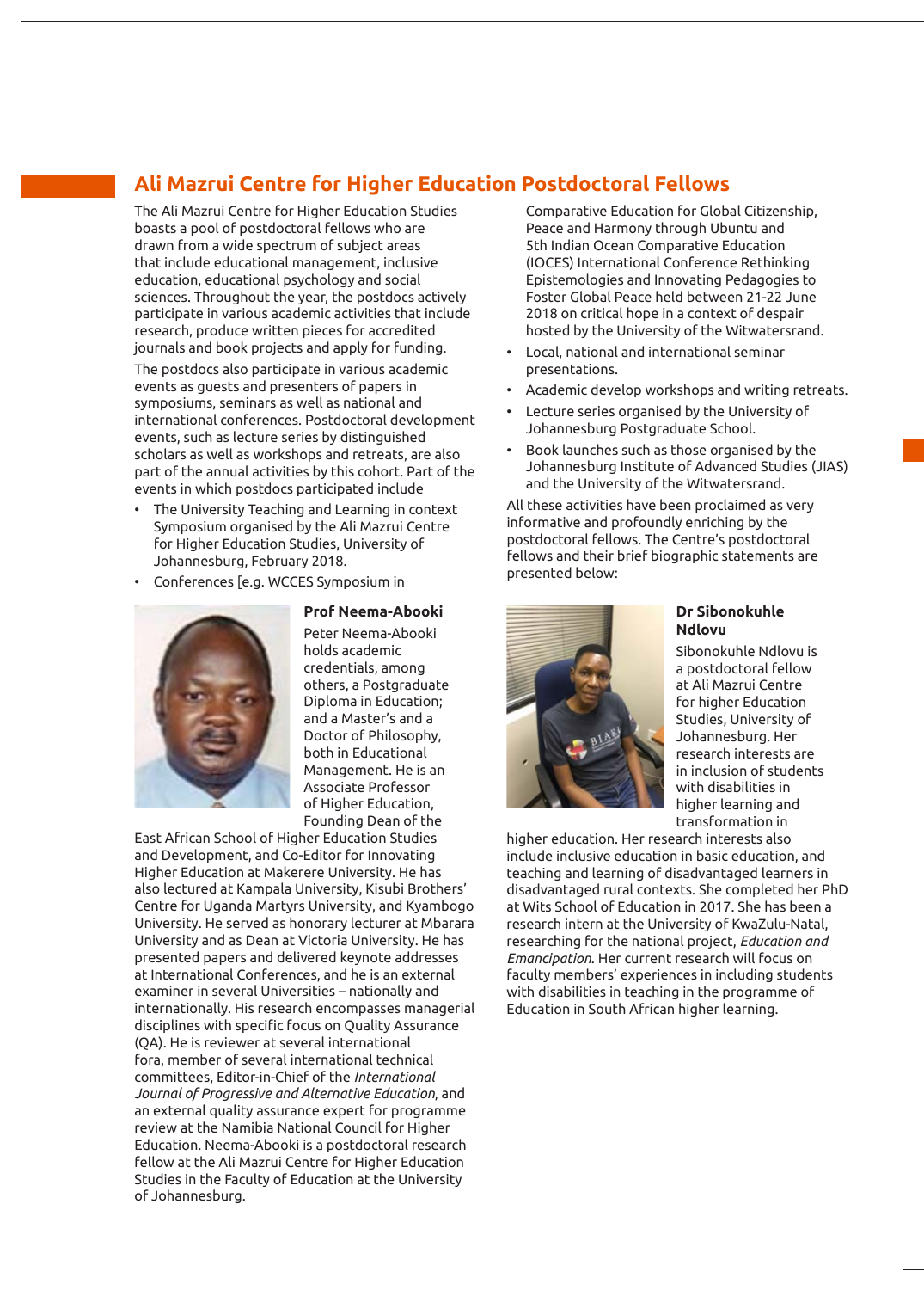

#### **Dr Phefumula Nyoni**

Dr Phefumula Nyoni is an anthropologist and sociologist lecturer and researcher. He has been actively involved in curriculum design, implementation and programme quality assurance. Dr Nyoni's research interest is mainly on issues that are of multidisciplinary nature and include education transformation in tertiary institutions, particularly from a culture-centric perspective, reconfiguration of urban spaces through access to socio-economic amenities for marginalised migrant and local communities with specific focus on women and children, poverty alleviation and human rights, community development, urban workers' experiences, urban artisanal mining and agriculture, women and harmful cultural practices, entrepreneurship as well as reinvention of post-colonial identities in African cities. This has combined research and policy advocacy. The various research engagements have led to the

publication of several book chapters, journal articles and reports. Dr Nyoni's latest research projects are in the area of higher education transformation and quality assurance.

## **Ali Mazrui Centre for Higher Education Research Associates**



#### **Mr Ahmed Essop**

Ahmed Essop is an independent consultant with over 20 years' experience in higher education policy and planning. He has been involved in the key initiatives linked to the transformation of the higher education system in South Africa, having served as the Chief Executive

Officer of the Council on Higher Education (CHE) between 2010 and 2015 and as Chief Director for Higher Education Planning in the former Department of Education between 1997 and 2005. Prior to that he was the Director of the Centre for Education Policy Development (CEPD), which coordinated the development of the education and training policy of the African National Congress in the early 1990s. Mr Essop holds an Honours degree in Sociology from the University of Essex and a Master's in International Development Education from Stanford University.



#### **Dr Amasa Ndofirepi**

Dr Amasa Philip Ndofirepi is a research associate at the Ali Mazrui Centre for Higher Education Studies and a senior lecturer in the Department of Education & Curriculum Studies at the University of Johannesburg. He holds a PhD in Philosophy of Education from the Wits School of Education,

University of the Witwatersrand, and a Master's degree in Philosophy of Education, a Bachelor's degree in Education and a Secondary Teachers' Certificate from the University of Zimbabwe. Owing to his long experience in higher education in general and teacher education in particular, Dr Amasa Ndofirepi's current research interests are in issues of *knowledge, change and social justice* in the African university. Amasa has co-edited a 2-volume book, *Knowledge and Change in African universities* (2017), and is an editorial assistant of the book series, *African Higher Education: developments and perspectives*. He is fairly well published in journals and book chapters and he has presented papers to local and international conferences.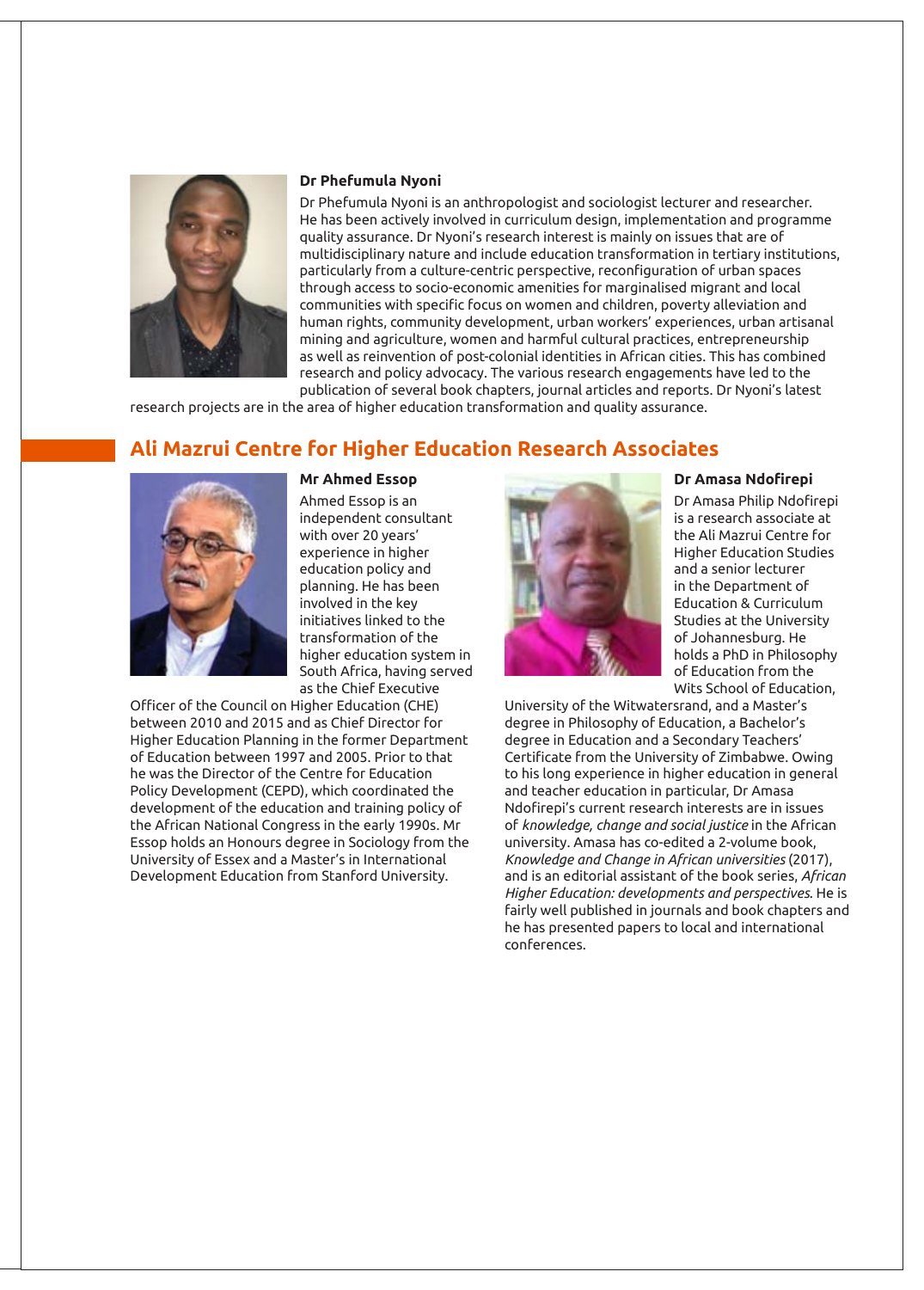### **Distinguished Visiting Professors**



Professor of Social Sciences and Education at the Universidad Nacional Autónoma de México (UNAM). Currently, he is General Director for Institutional Assessment at UNAM and creator of the online Comparative Study of Mexican Universities. Author of *Power and* 

*Politics in University* 

**Prof Imanol Ordorika** 

*Governance* (2003) and co-editor of the ASHE reader *Comparative Education* (2010) and the book, *Universities and the Public Sphere* (2011). Other recent publications are chapters (Ordorika Rodríguez and Lloyd, 2018) '*Federalism and higher education in Mexico'*, in Carnoy, M., Froumin, I., Leshukov, O. y Marginson, S. (coords.), *Federalism and Higher Education: A Comparative Study*, (Ordorika, 2017); '*Knowledge and change in contemporary postcolonial universities*', in Michael Cross and Amasa Ndofirepi (coords.), *Knowledge and Change in African Universities*; and (Ordorika and Lloyd, 2015) '*Critical Theories of the State and Contest in Higher Education in the Globalized Era'*, in Martínez-Alemán, A., Bensimon, E. y Pusser, B. (eds.), *Critical Approaches to the Study of Higher Education: a Practical Introduction*; as well as academic articles (Ordorika and Lloyd, 2015) 'International rankings and the contest for university hegemony', in *Journal of Education Policy*, (Ordorika, 2018); 'The Academic Publishing Trap', in *Revista Española de Pedagogía*.

Ordorika has been awarded the *Chaire d'Études Mexicaines Alfonso Reyes at the Institut des Hautes Etudes de l'Amérique Latine (IHEAL), Université PARIS III – Sorbonne Nouvelle*. Paris, France, the *Frank Talbott Jr. University Chair* (Cátedra Universitaria Frank Talbott Jr.) *University of Virginia.* Charlottesville, Virginia, US, and more recently appointed Distinguished Visiting Professor at the University of Johannesburg.



#### **Prof N'Dri Thérèse Assié-Lumumba**

N'Dri Thérèse Assié-Lumumba is a Professor at Cornell University in the Africana Studies and Research Centre, President of the World Council of Comparative Education Societies (WCCES), Vice-President of the Scientific Advisory Committee (SAC) of UNESCOS's

Intergovernmental programme for the Management of Social Transformations (MOST), and past President of Comparative and International Education Society (CIES). She is a Distinguished Visiting Professor at the University of Johannesburg. Her past and current positions at other institutions include Université Félix Houphouët-Boigny in Côte d'Ivoire, Institute for Higher Education Law and Governance at the University of Houston, UNESCO International Institute for Educational Planning (IIEP) in Paris, Centre for the International Cooperation in Education at Hiroshima University, Visiting Professor in the Graduate School of Education at the American University in Cairo, Extraordinary Professor in the Department of Education Policy Studies at Stellenbosch University, and Carnegie Diaspora Fellow in the Department of Sociology at the University of Ghana. She has published extensively on various areas and levels of education, especially higher education. Her awards and distinctions include Fellow of the World Academy of Art and Science, Fulbright Senior Research Fellow, member of scientific committees and senior advisor for numerous national agencies and international organisations.



#### **Prof Bruce Macfarlane**

Bruce Macfarlane is Professor of Higher Education and Head of the School of Education at the University of Bristol, UK, and distinguished visiting professor at the University of Johannesburg, South Africa. He has previously held chairs at a number of universities in the UK and Hong Kong. Bruce's publications have developed concepts related to values in higher education, such as academic freedom, the ethics of research and teaching, the service role, and academic leadership. His books include Freedom to Learn (2017)*, Intellectual Leadership in Higher Education* (2012), *Researching with Integrity* (2009), *The Academic Citizen* (2007), and *Teaching with Integrity* (2004).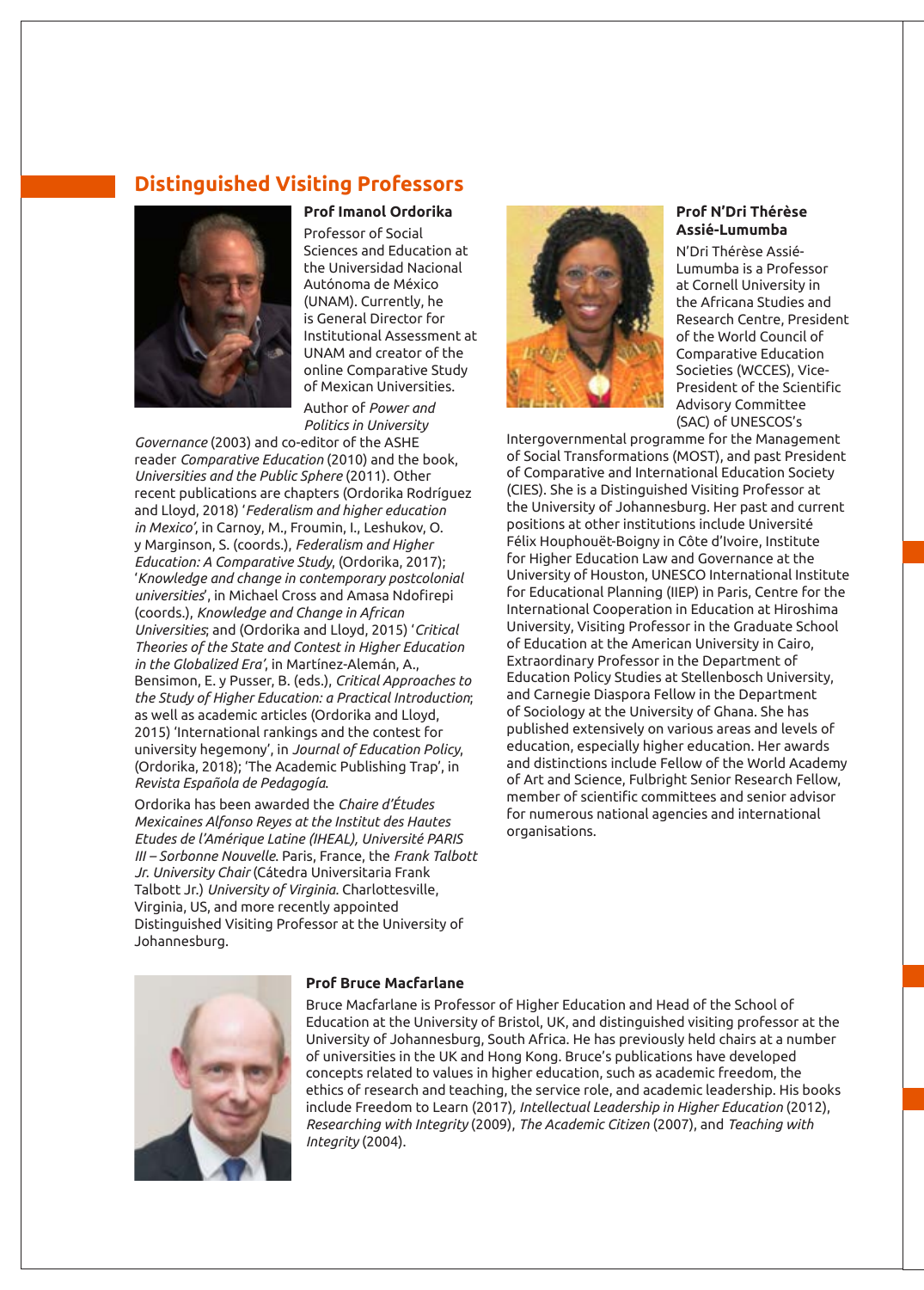

#### **Prof Jane Knight**

Prof Jane Knight of the Ontario Institute for Studies in Education, University of Toronto, focuses her research on the international dimension of higher education at the institutional, national, regional and international levels. Her work in over 70 countries with universities, governments, and UN Agencies helps to bring a comparative, developmental and international perspective to her research, teaching and policy work. She has been a visiting scholar at numerous universities in different countries, which include India, Japan, Malaysia, United Arab Emirates, United States of America, Germany and South Africa. She is the author of numerous publications on internationalisation concepts and strategies, quality assurance, institutional management, trade, education hubs, and cross-border education. She is the cofounder of the African Network for the Internationalization of Higher Education and sits on the advisory boards of several international organisations, universities, and journals. She is the recipient of several awards and honorary doctorates from the University of Exeter in the UK and Symbiosis International University in India, and recently received the Outstanding Researcher Award from the European Association for Institutional Research and the Gilbert Medal from Universitas 21 for her contribution to higher education internationalisation. During the course of her visit, Prof Knight has worked on collaborative research projects, and a book series, and continues to advise postgraduate students on their research projects.

# **THANK YOU, FAREWELL AND WELCOME**

Earlier this year we said goodbye to Mrs Colleen Cronk, our Centre administrator. She cared for the staff and Centre so beautifully and will be sadly missed by us all. We wish her the best in her future endeavours

#### **Welcome**

We are proud to welcome Ms Loria Mokoena to the Ali Mazrui Centre for Higher Education Studies. Loria is the new administrative assistant in the Centre and her organisational skills will keep the Centre running smoothly. She is responsible for the day-to-day operations and management of the office, including coordination of seminars, workshops and communication.

Welcome to the team, Loria.



#### **We also welcome a new Postdoctoral Fellow, Dr Dennis Zami Atibuni**

He has presented papers and served as invited guest speaker at various conferences, seminars and workshops. His research interests include student research engagement at higher education; pre-service and in-service teacher education; pedagogy of science and mathematics education; educational leadership and management; education for sustainable development; educational assessment; and research methodology. He is an author and co-author of several refereed journal articles and book chapters. He is a reviewer for different international journals.

His doctorate in Educational Psychology was obtained from Mbarara University of Science and Technology (MUST), Uganda, in 2017. His Bachelor of Science with Education (Honours) in Chemistry and Biology, and Master of Education (MEd) in Educational Psychology were also obtained from MUST.

### **CONDOLENCES**

Deepest sympathies from the Ali Mazrui Centre for Higher Education Studies. Words are never adequate in moments like these. We will say though, that our hearts go out to Prof Brenda Leibowitz' family and friends. We will always remember the joyous memories that we have been privileged to have during the moments we spent with her.

### **EDITORIAL TEAM**

Peter Neema-Abooki, pneemaster@gmail.com Loria Mokoena, loriam@uj.ac.za Phefumula Nyoni, phefumulan@uj.ac.za Graphic design and layout: UJ Graphic Studio